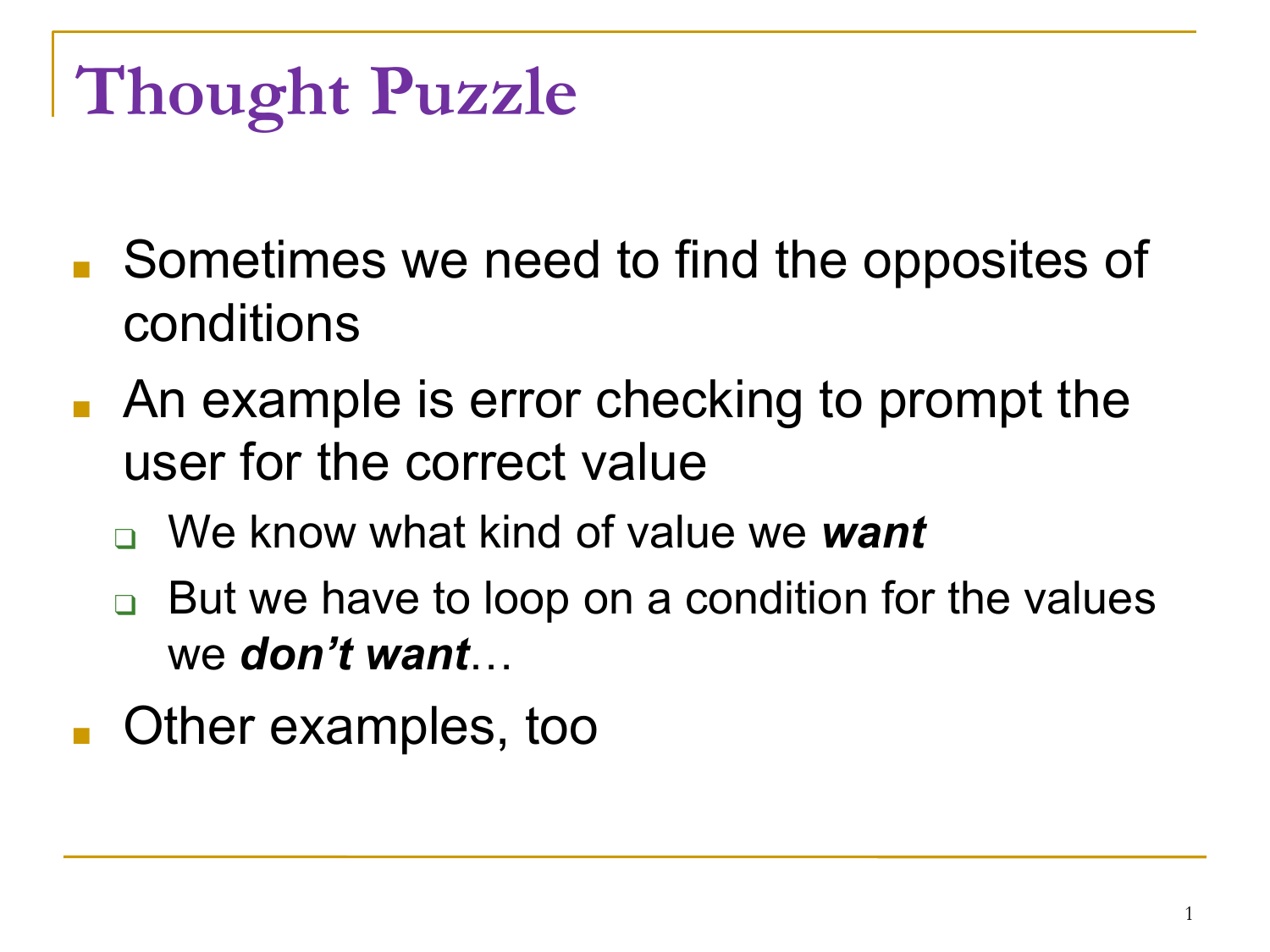- What is the opposite of: if small<middle and middle<large :
	- A: if small<middle or middle<large : B: if small>=middle and middle>=large :
	- C: if small>=middle or middle>=large :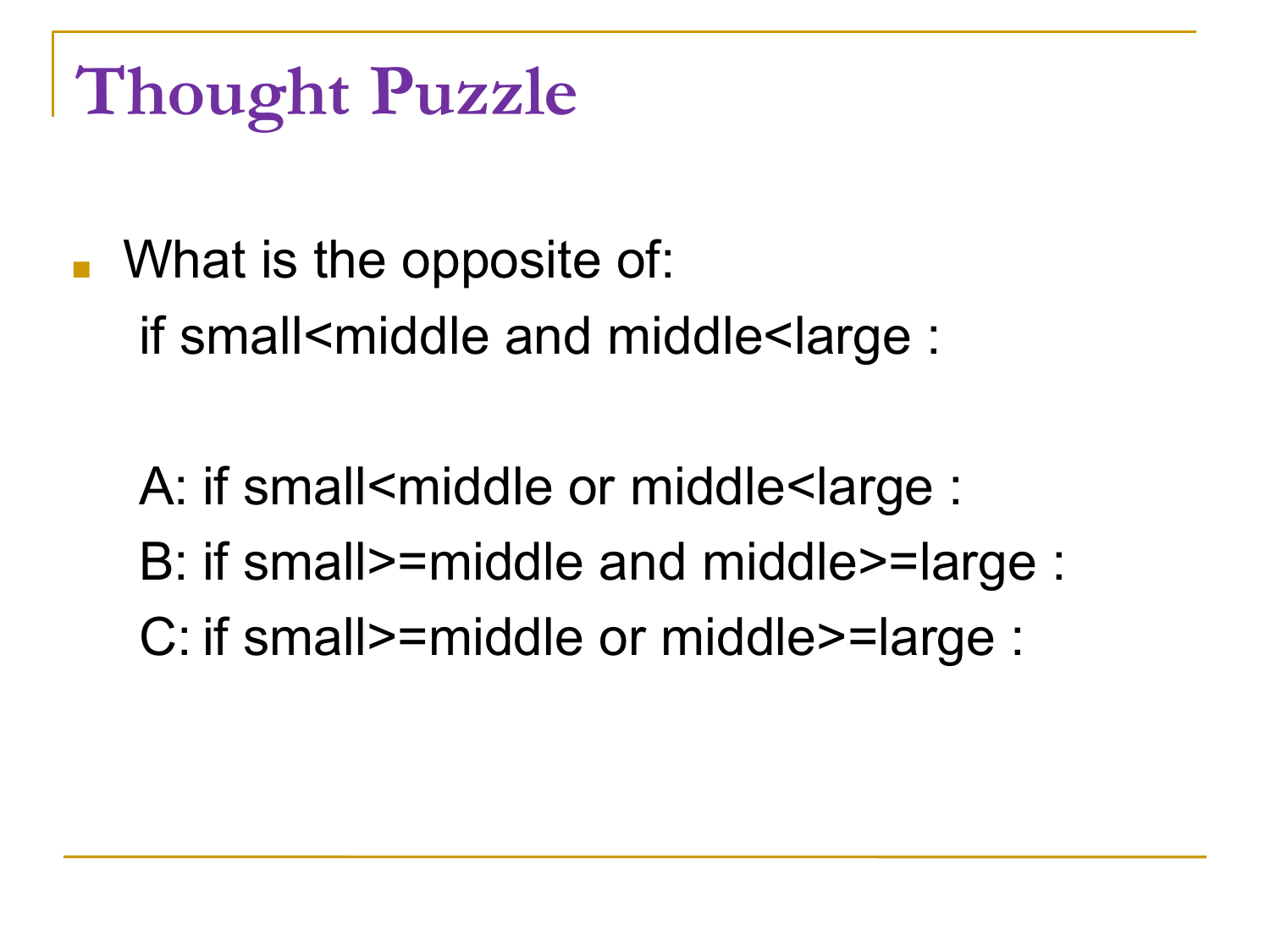- What is the opposite of: if small<middle and middle<large :
- For that whole statement to be *true*, both
	- $\Box$  (small < middle) == true
	- ❑ **and**
	- $\Box$  (middle < large) == true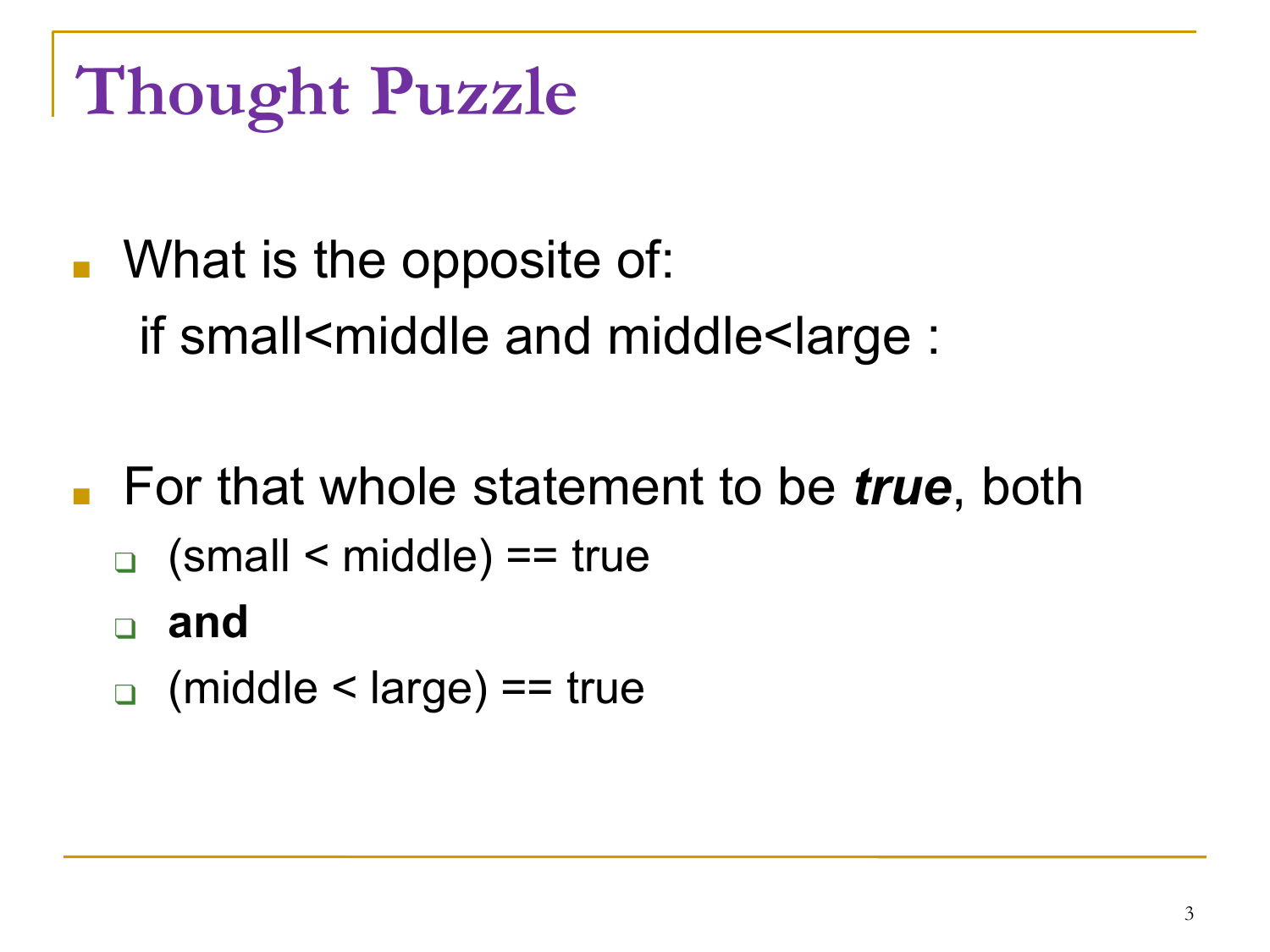- What is the opposite of: if small<middle and middle<large :
- For that whole statement to be *false*, at least
	- $\Box$  (first statement) == false
	- ❑ **or**
	- ❑ (second statement) == false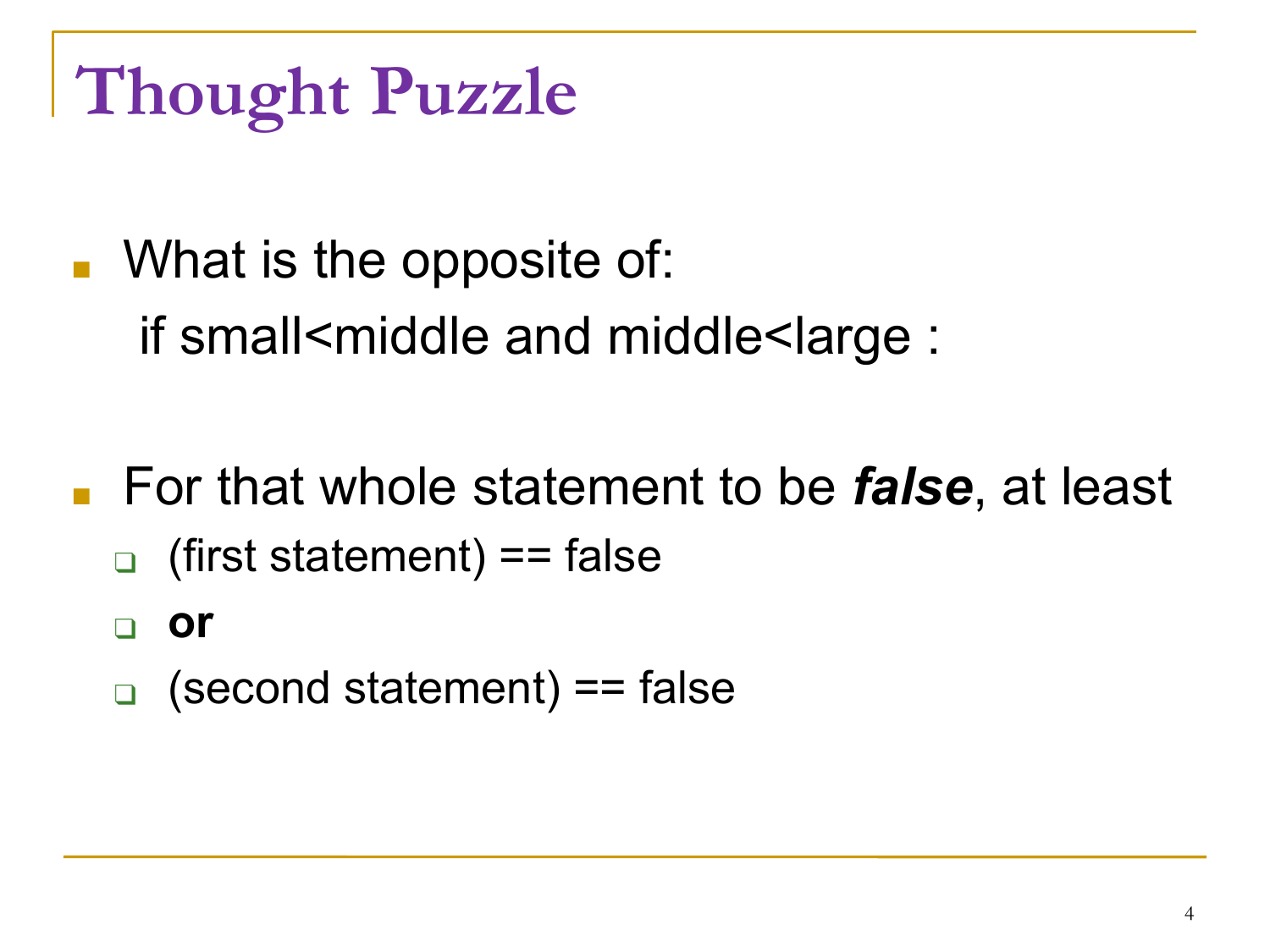- What is the opposite of: if small<middle and middle<large :
- For that whole statement to be *false*, at least
	- not(small<middle)
	- ❑ **or**
	- ❑ not(middle<large)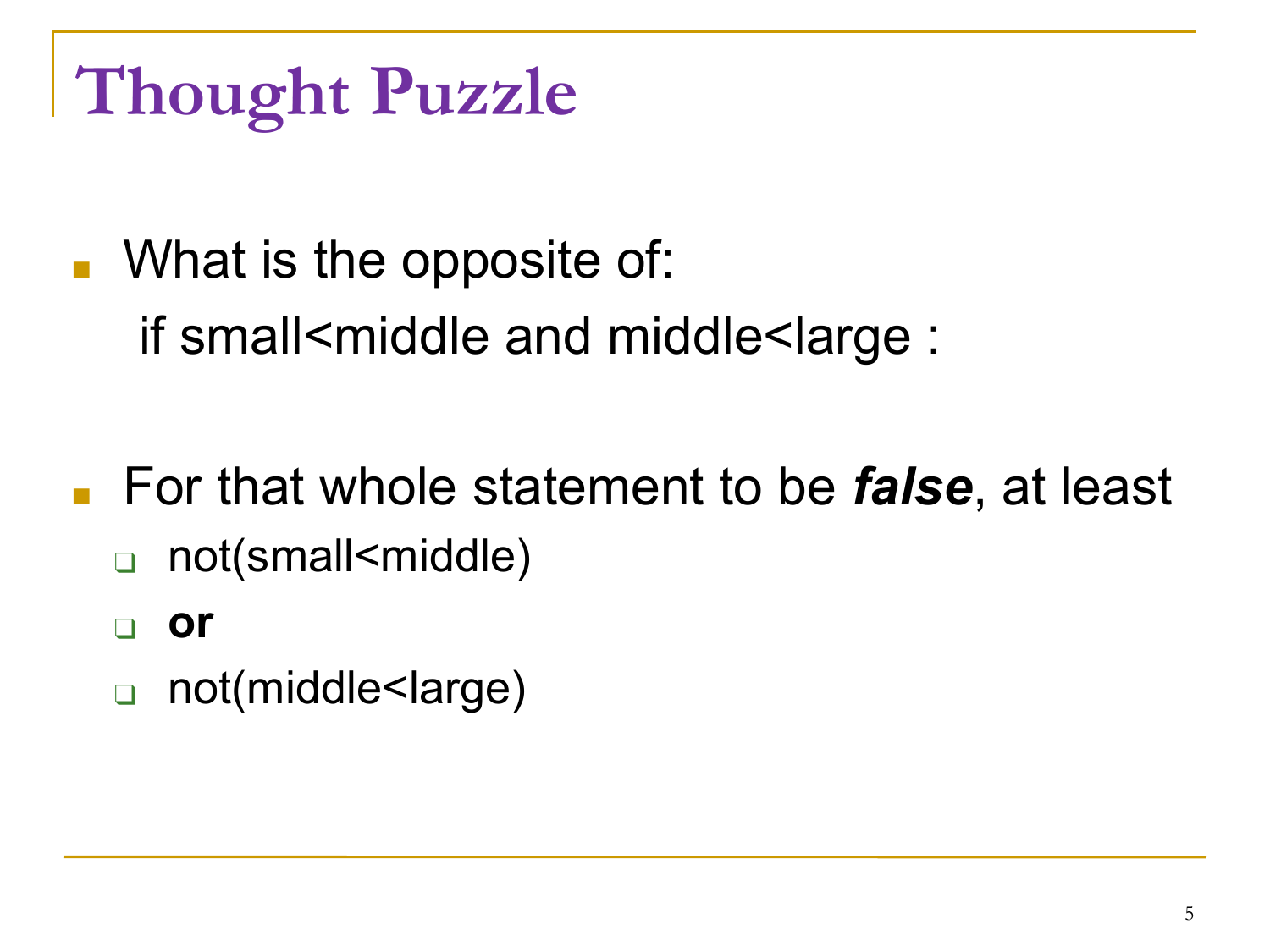- What is the opposite of: if small<middle and middle<large :
- For that whole statement to be *false*, at least ❑ (small>=middle)
	- ❑ **or**
	- ❑ (middle>=large)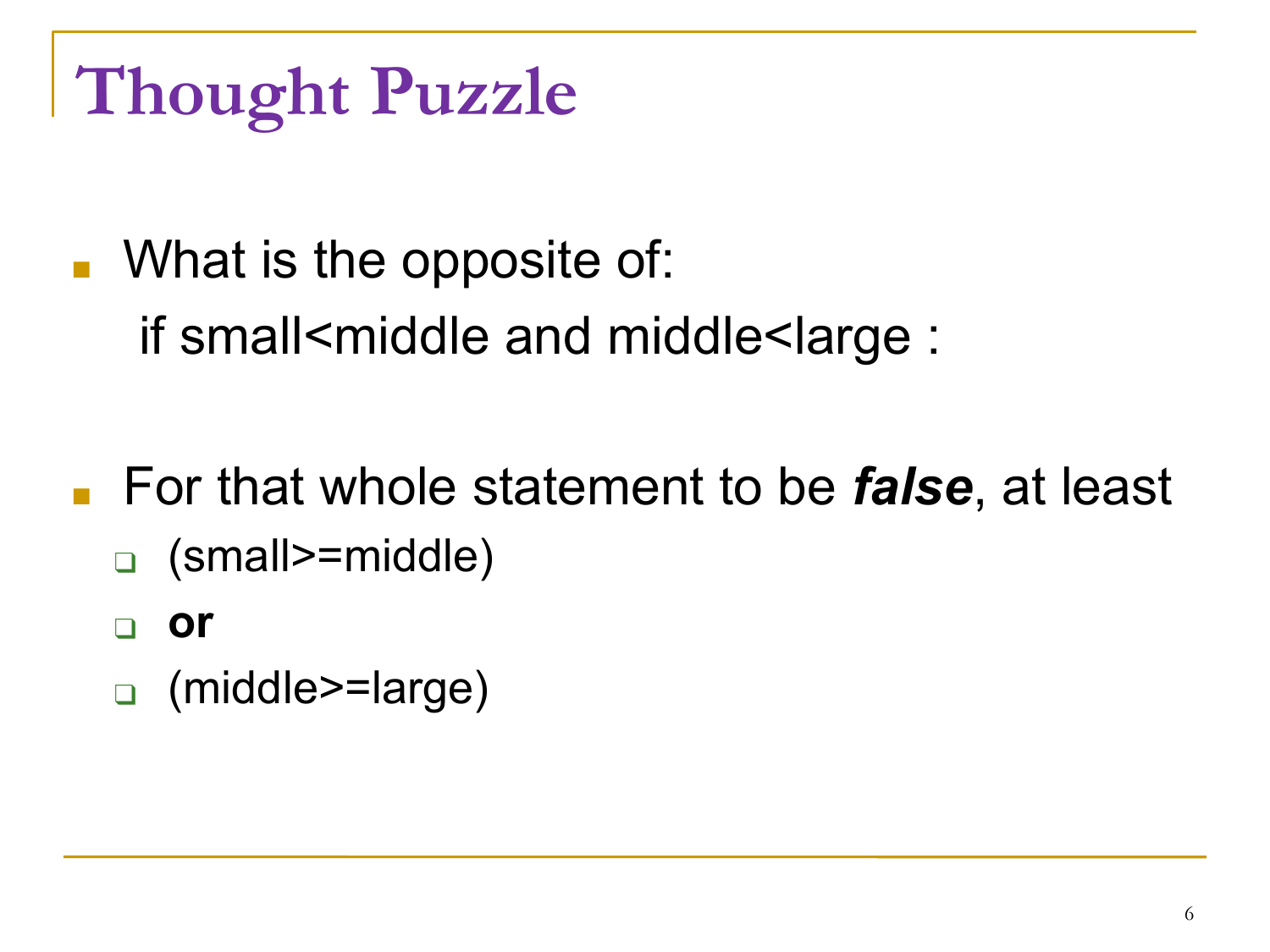**DeMorgan's Laws**

The opposite of: A and B Is opposite (A and B) = opposite(A) or opposite(B)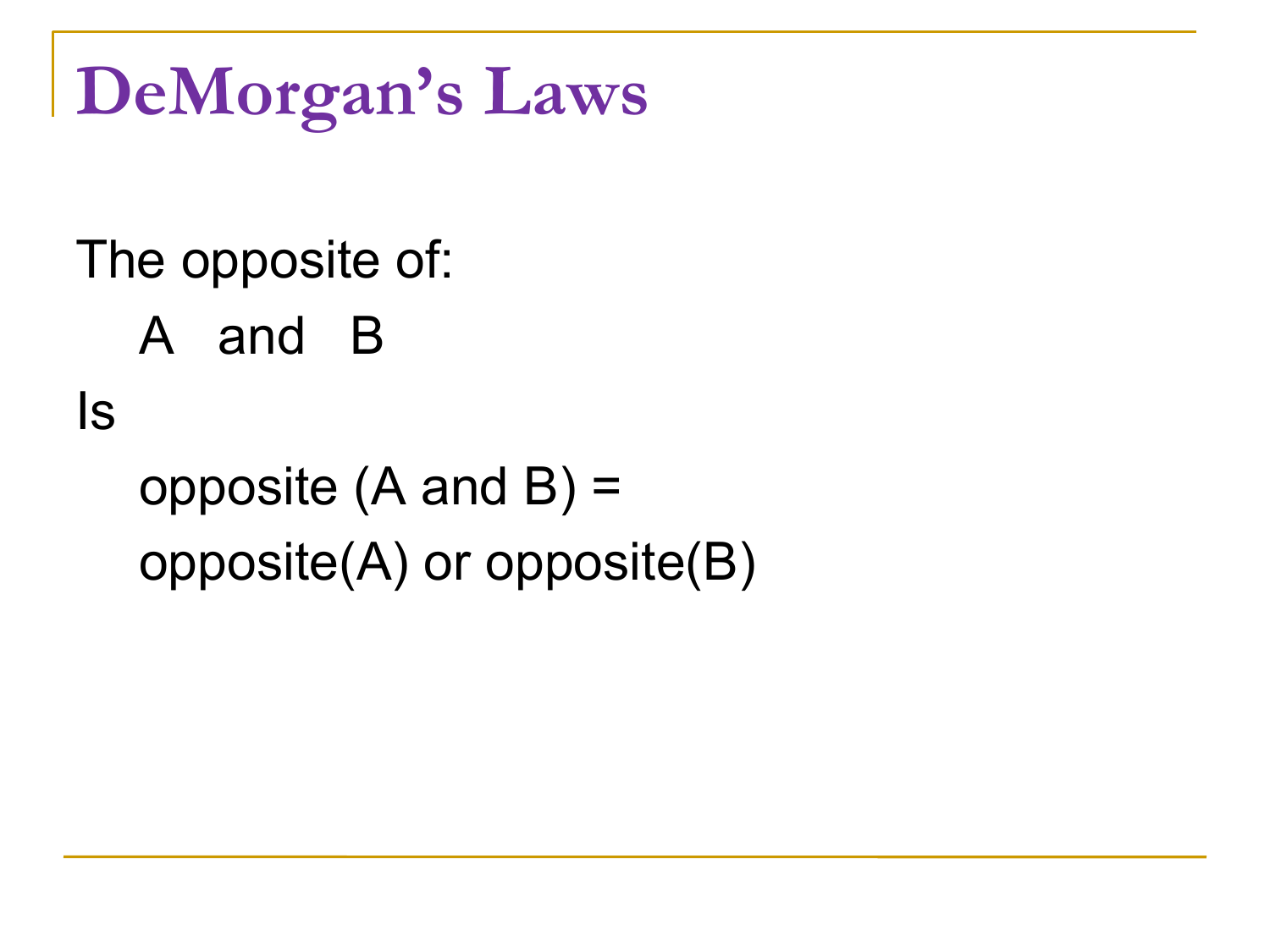# **So how do you go the other way?**

The opposite of: A or B Is opposite (A or B) = opposite(A) and opposite(B)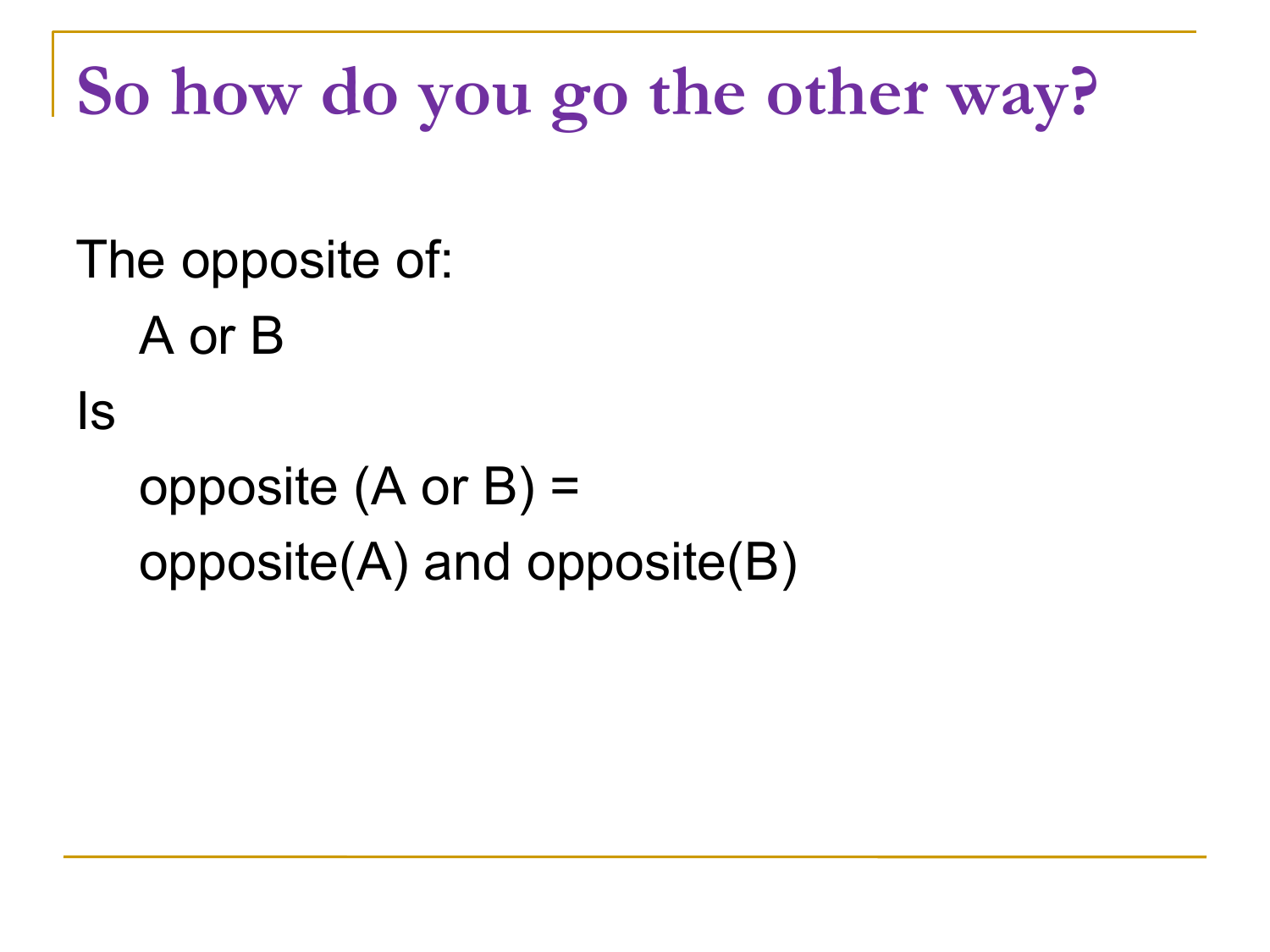#### **Reverse these**

- $\Box$  num > 0 and num < 10
- status=="student" and amountOwed<500.00
- $\blacksquare$  0 < inputNum < 100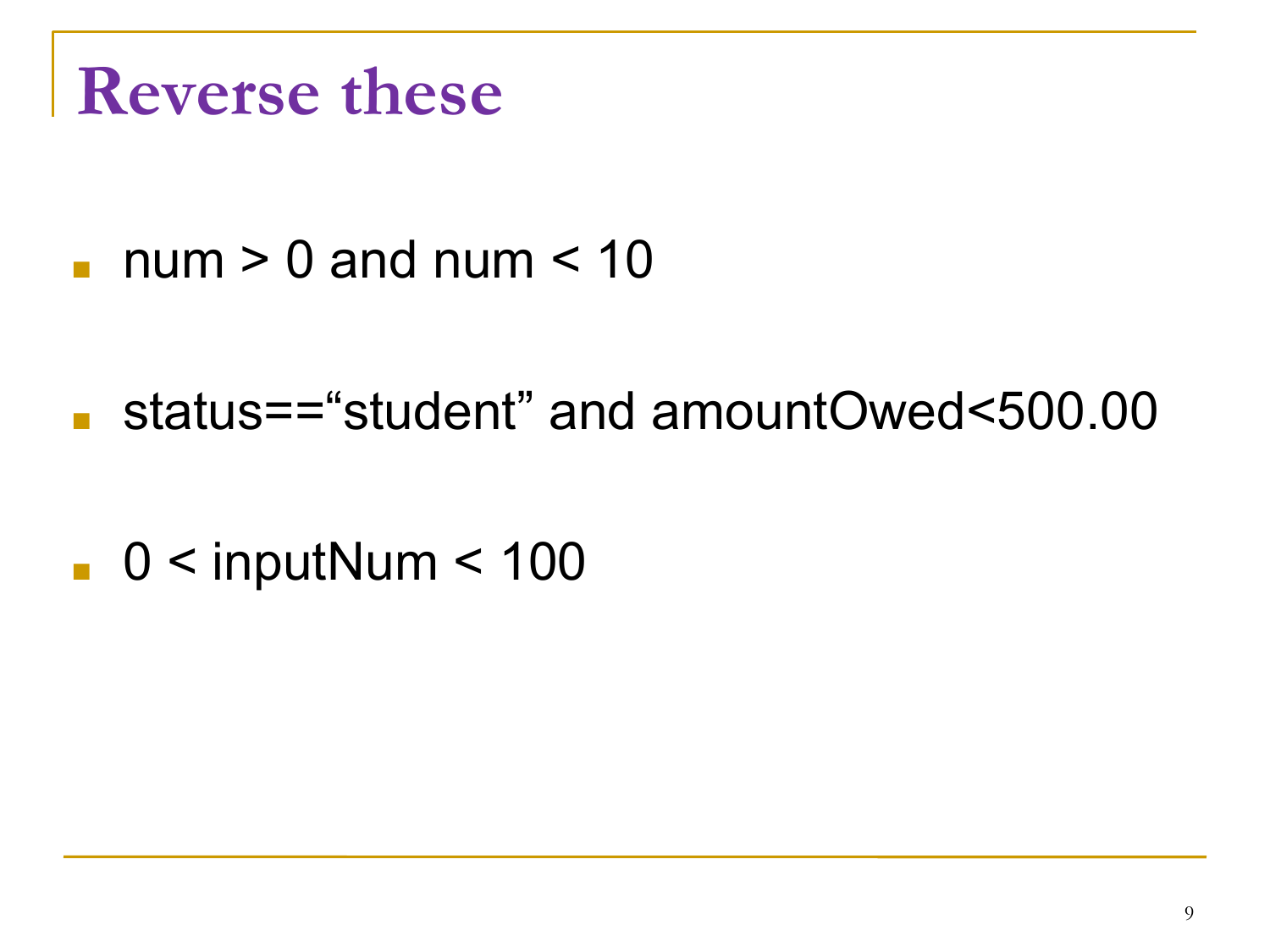### **What is an Algorithm?**

- Process or a set of rules to be followed in calculations or other problem-solving operations
- Or, more informally…
- A recipe for solving a problem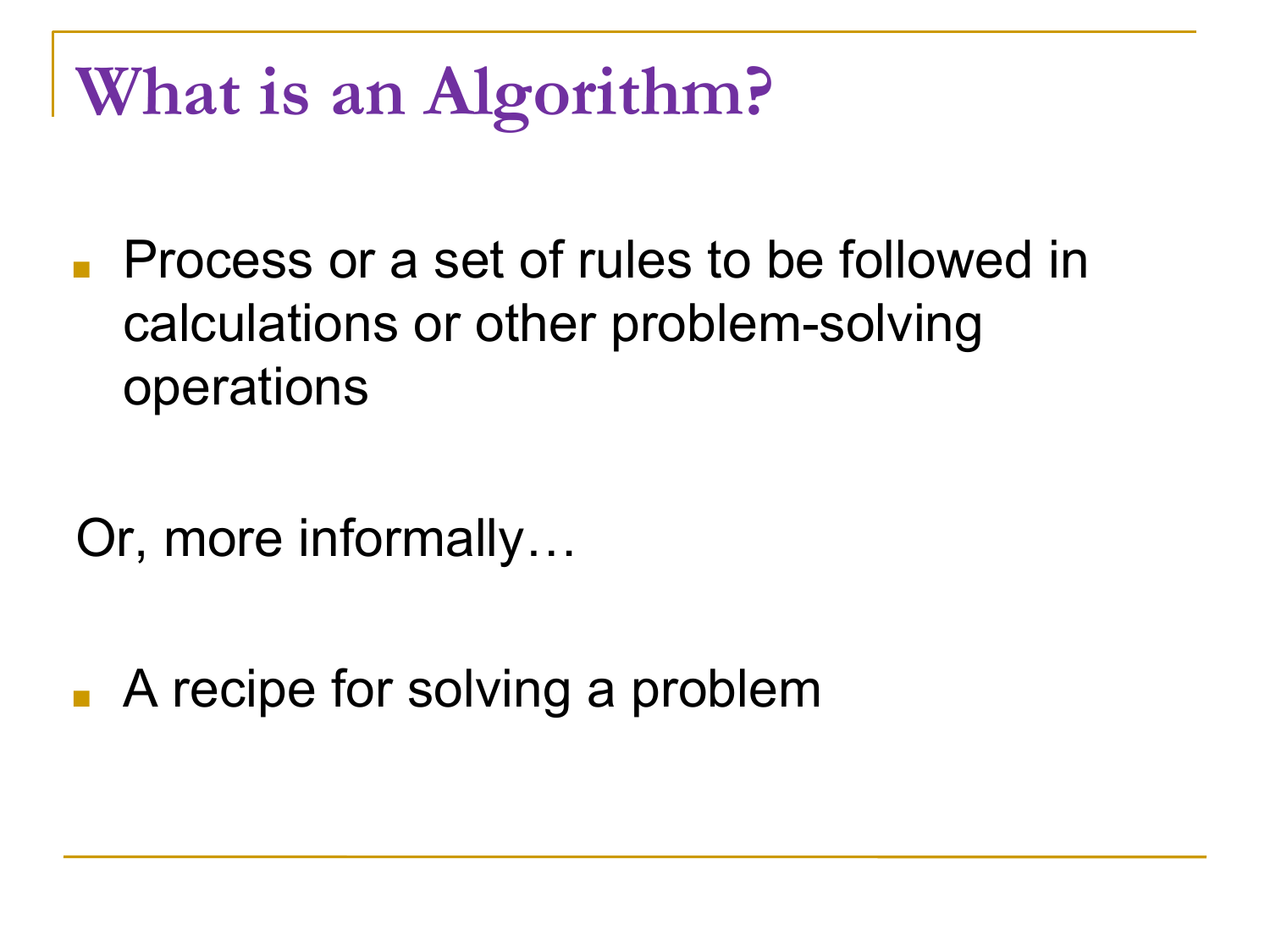# **Algorithm vs. Program**

- An **algorithm** is a description of how to solve a problem
- A **program** is an implementation of an algorithm in a particular language to run on a computer (usually a particular kind of computer)
- Difference between **description of what we want to do** and **what we actually did**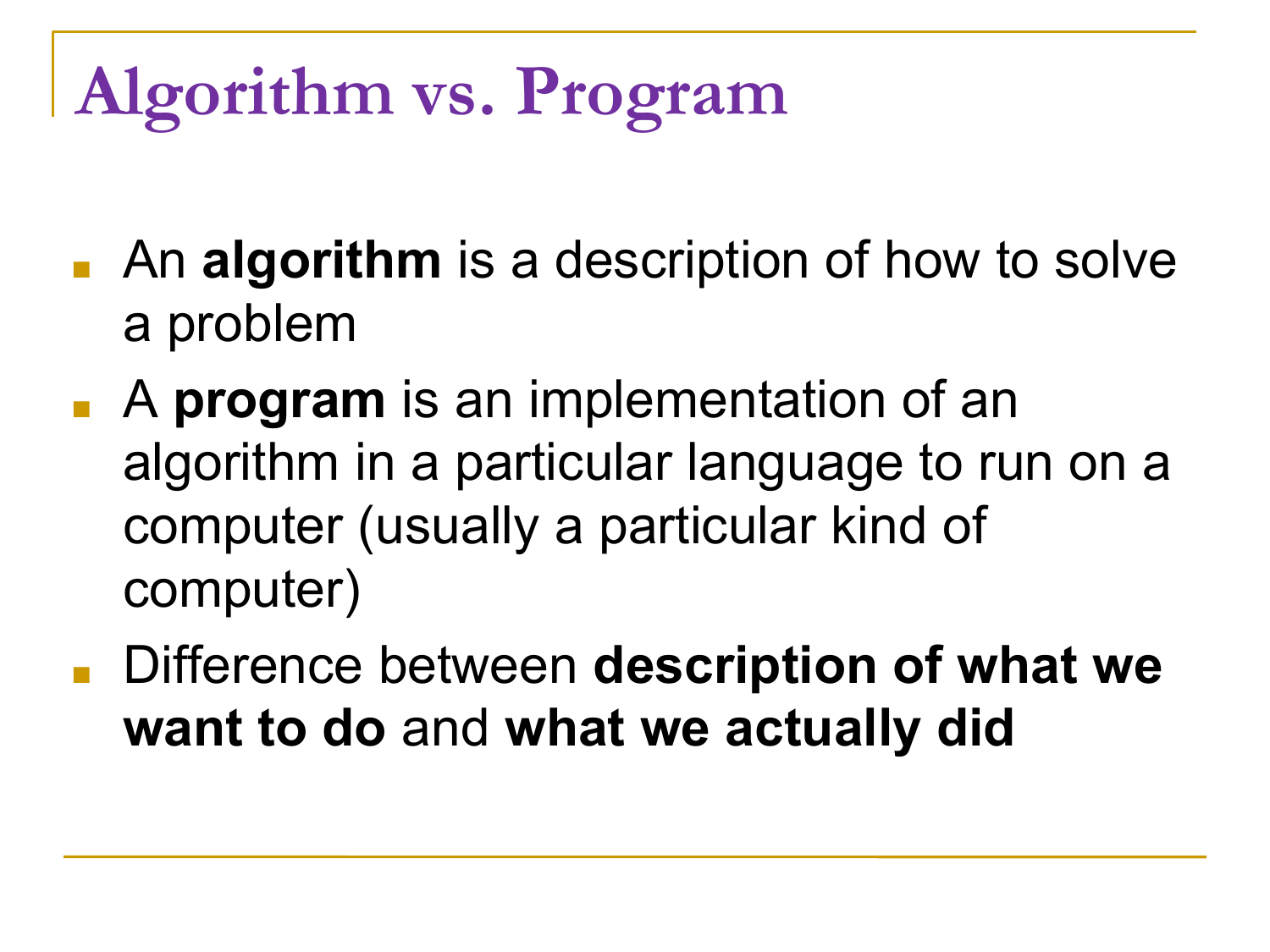# **Algorithm vs. Program**

#### ■ So which do we write first?

- □ Algorithm?
- ❑ Program?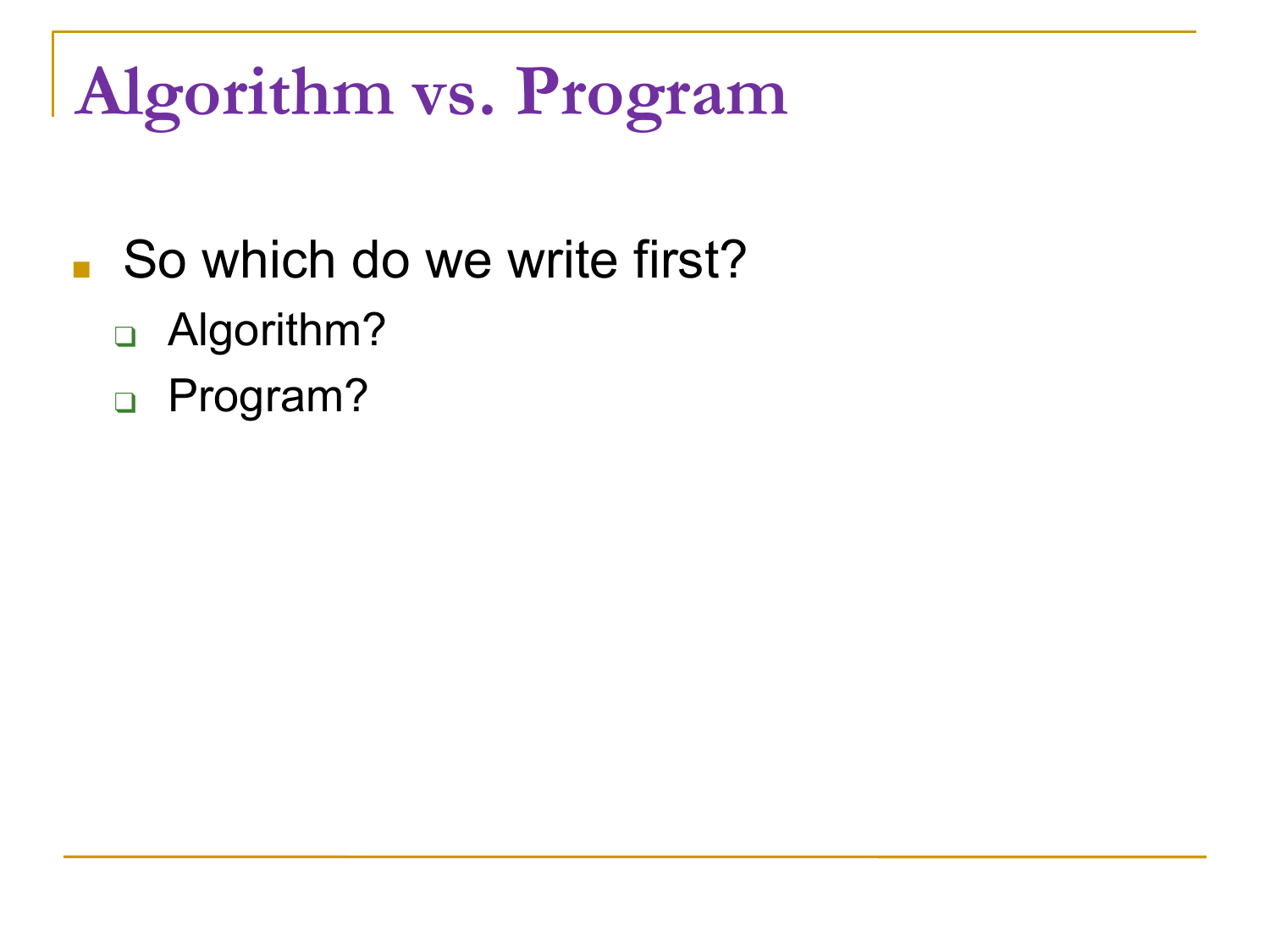### **What's the Difference, Really?**

- We can analyze the algorithm independent of its implementation.
	- ❑ Is this the most efficient way to solve a problem?
- We can examine how easily, or with what difficulty, a language allows us to realize an algorithm
	- ❑ Some languages allow us to more easily solve certain types of problems than others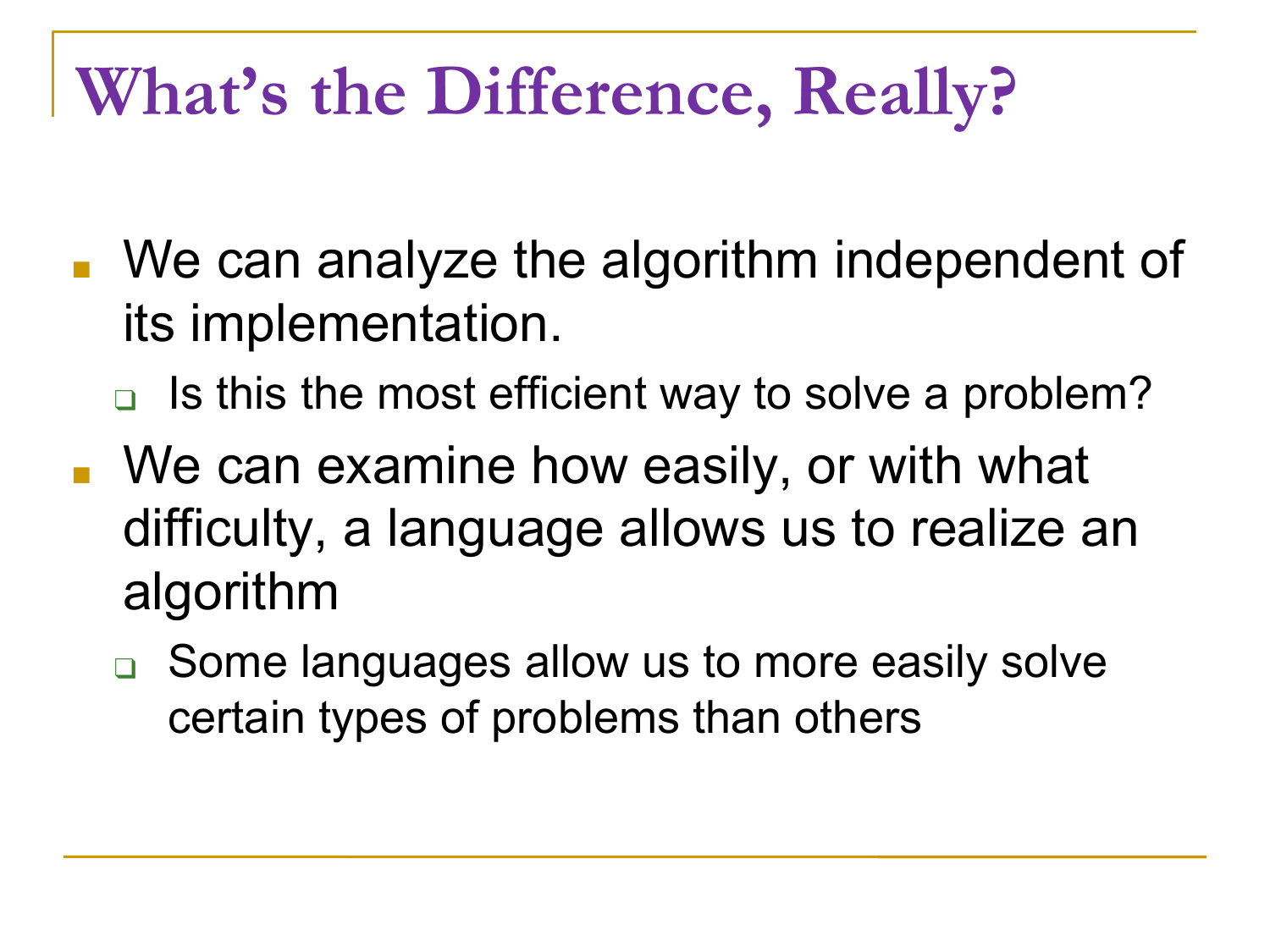# **Current Programming Assignment (Partial)**

- Add the digits in a number together.
	- ❑ 1550 is 1+5+5+0 = 11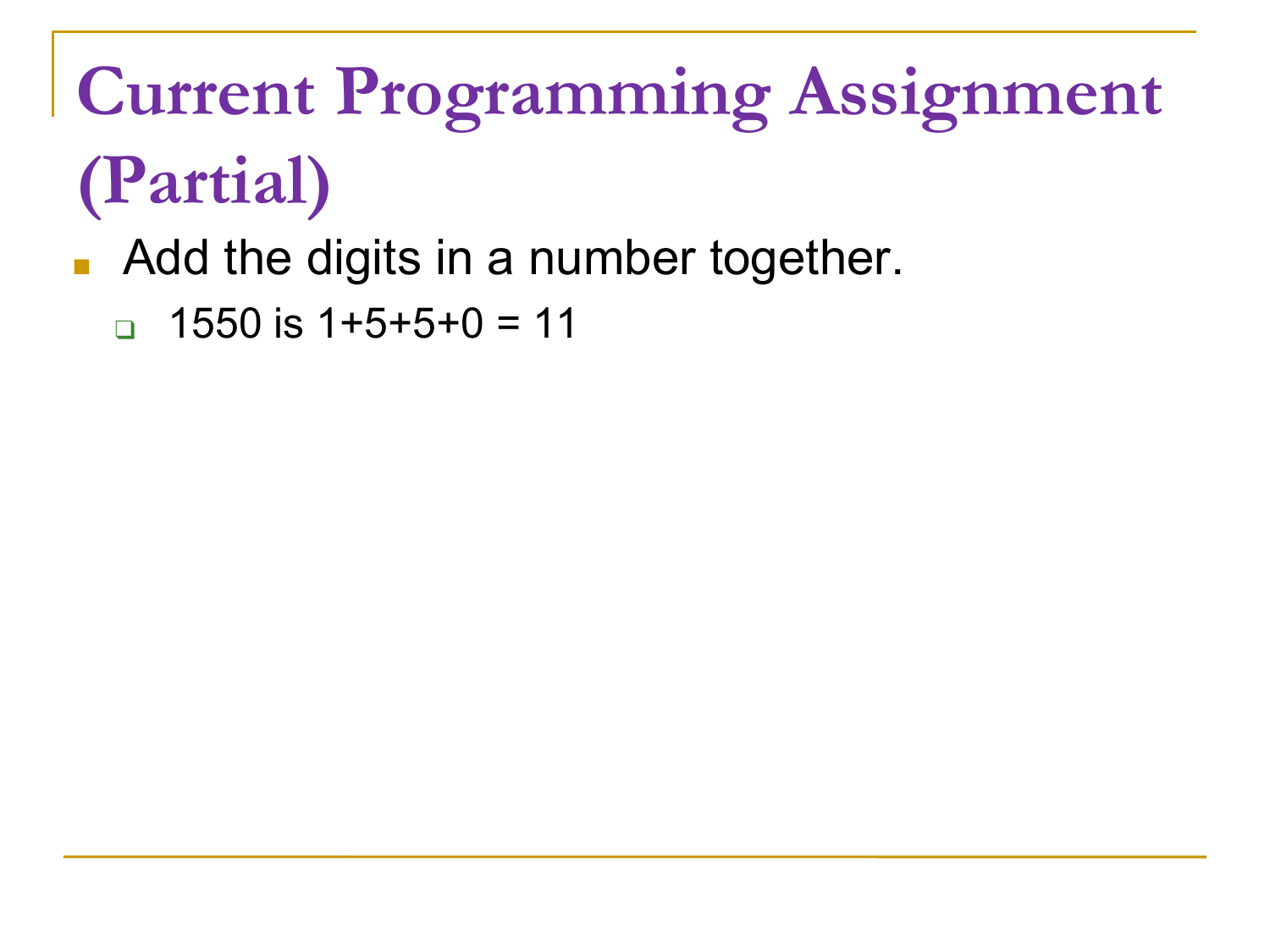### **So what was your algorithm?**

- Set a sum to zero
- Look at each digit in the number, one at a time
- Add number to a sum
- Is that sufficient?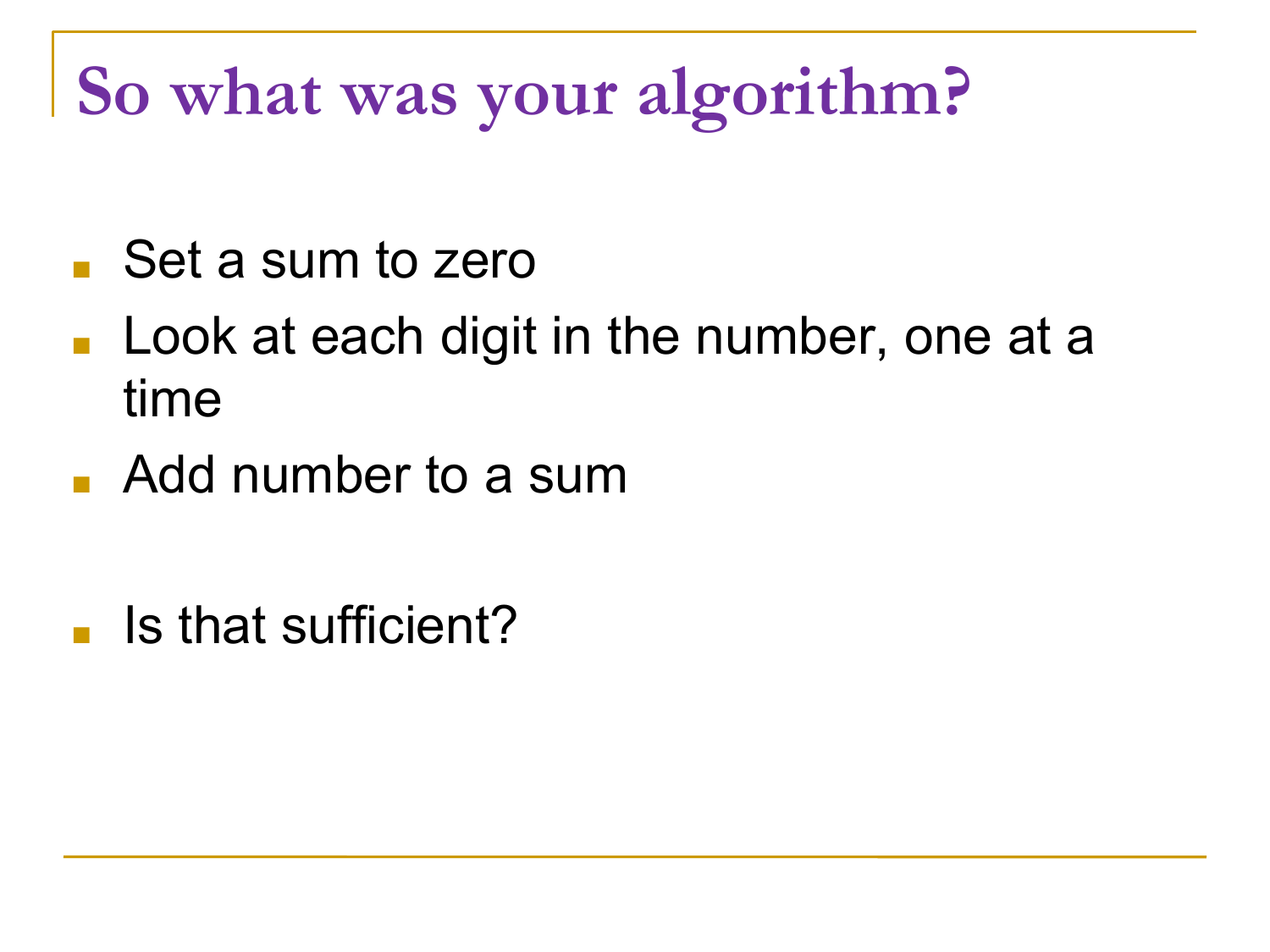# **A Stronger Algorithm**

- Set a sum to zero
- For each digit in the number:
	- Look at the last digit in the number (using  $\%$ )
	- Add that last digit to a sum
	- Shrink the number by one digit (using //)
	- Repeat until there are no more digits to look at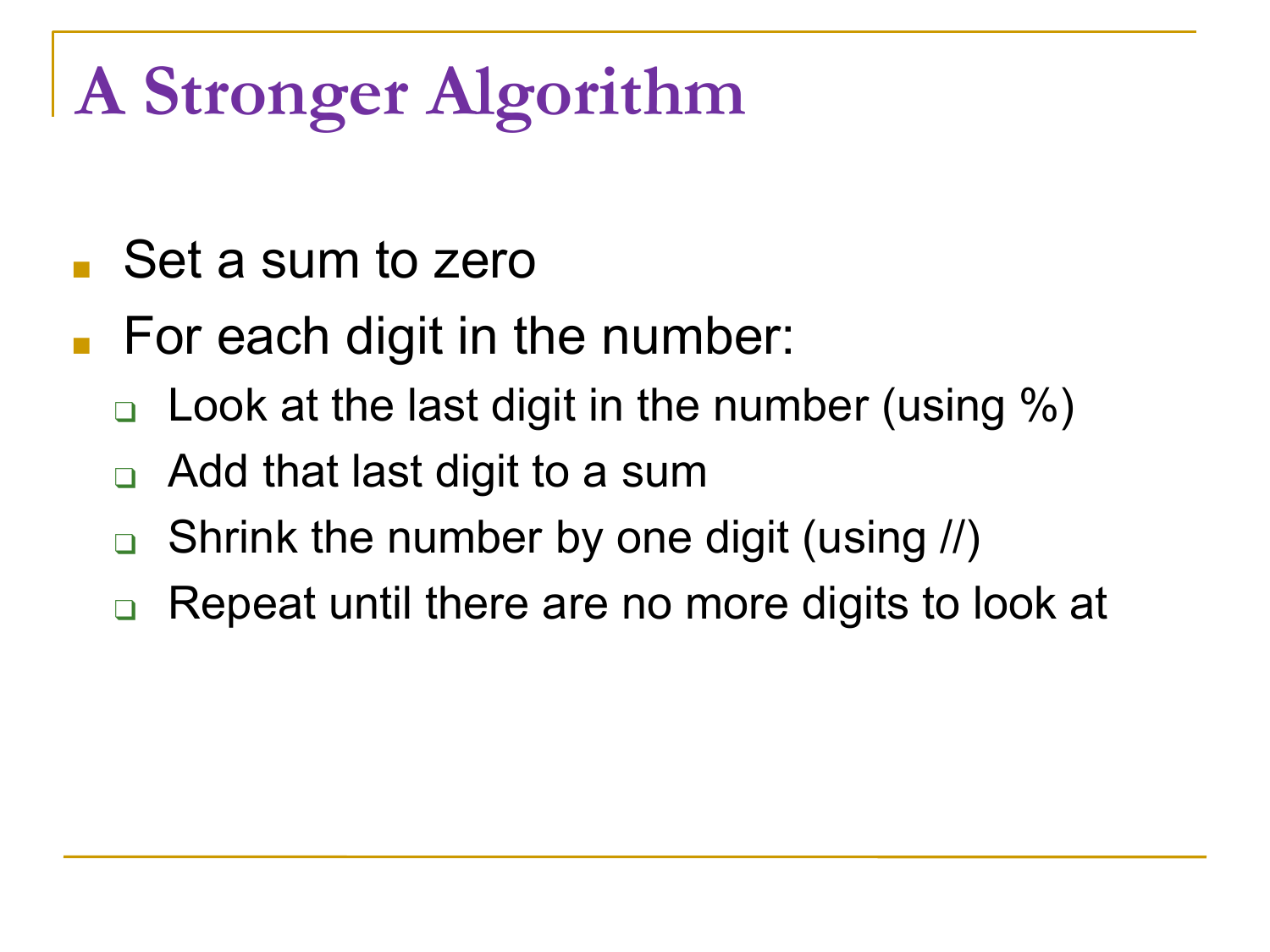## **Aspects of an Algorithm**

- Detailed: Provide enough detail to be implementable. Can be tricky to define completely, relies on "common sense"
- Effective: the algorithm should eventually halt, and halt in a "reasonable" amount of time. "reasonable" might change under different circumstances (faster computer, more computers, etc.)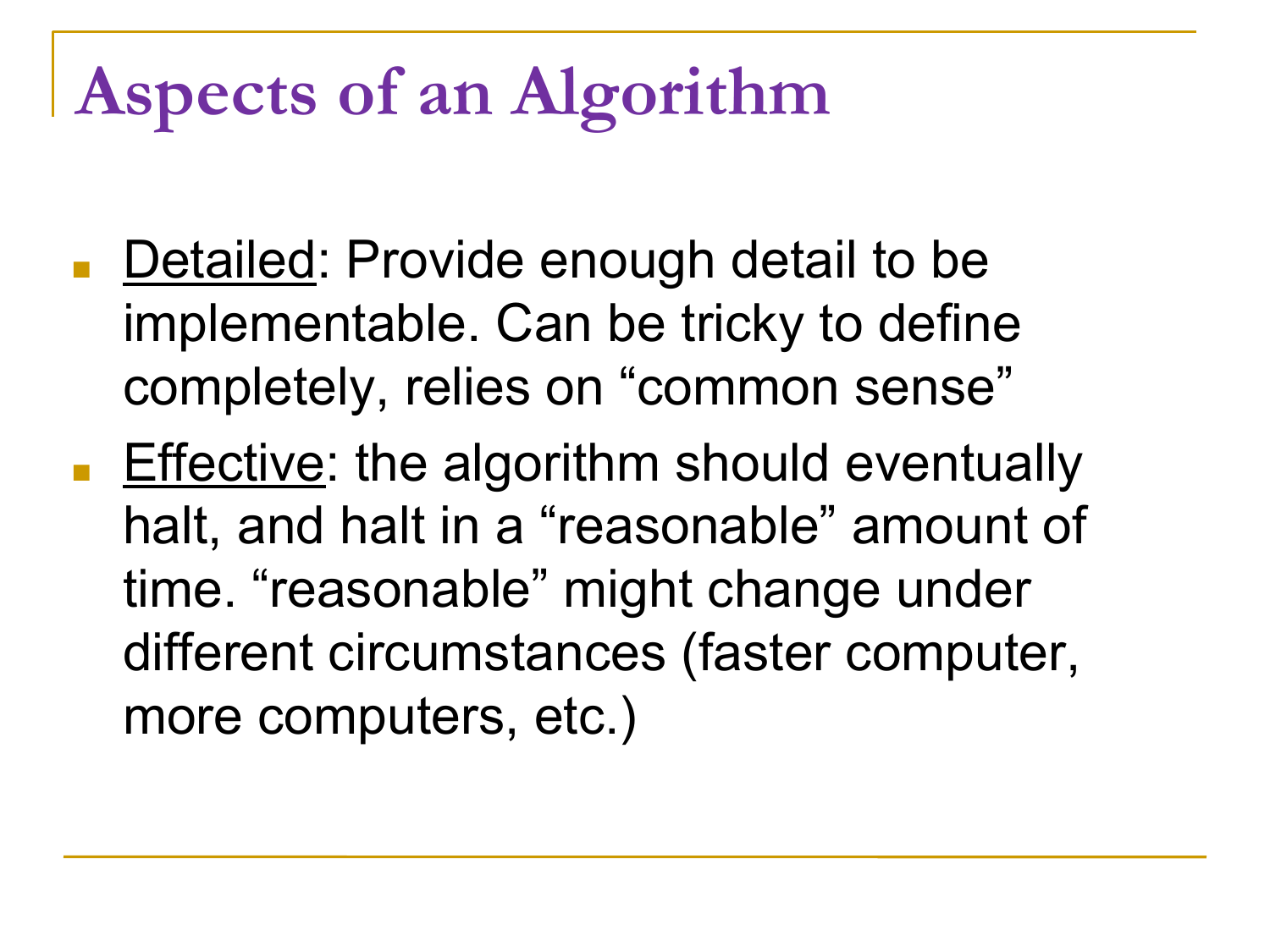# **Aspects of an Algorithm (2)**

- Specify Behavior: the algorithm should be specific about the information that goes in (quantity, type, etc.) and the information that comes out.
- General Purpose: algorithms should be idealized and therefore general purpose. A sorting algorithm should be able to sort anything (numbers, letters, patient records, etc.)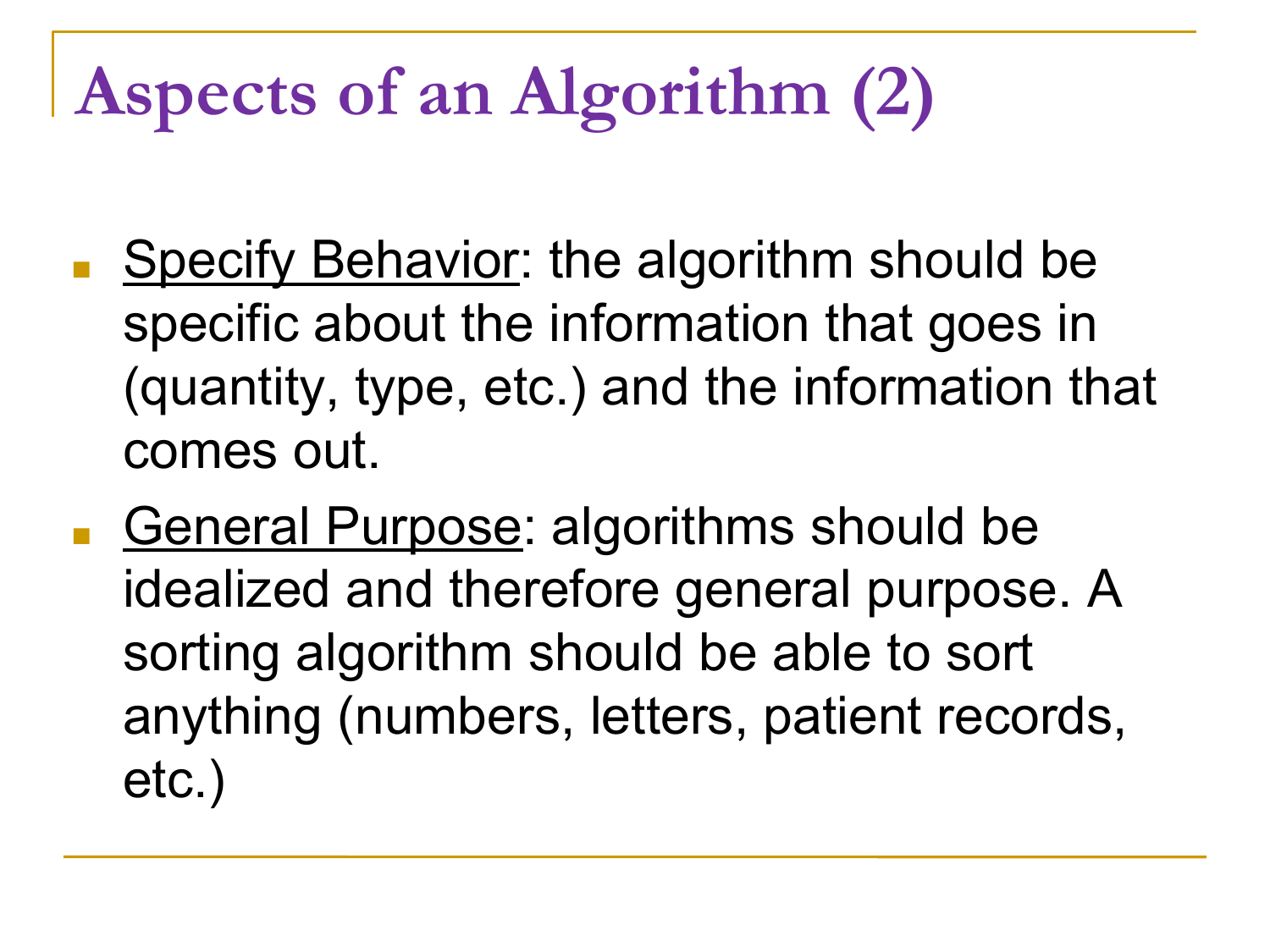### **A Lot to Do!**

- That is a lot to do for the burgeoning programmer.
- Get better as we go along, but good to know what the standards are!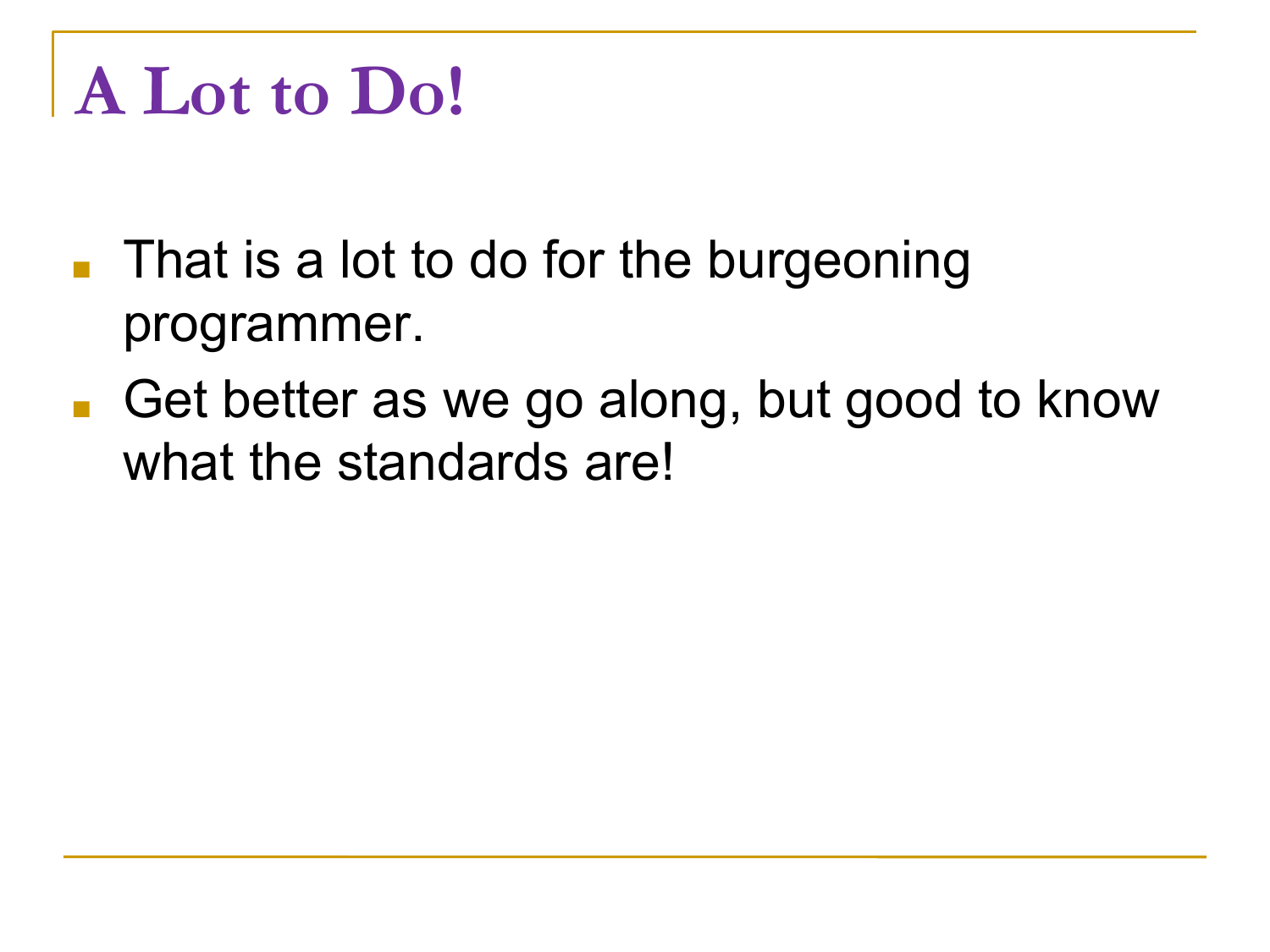# **Aspects of a Program**

- Readability
- Robustness
- Correctness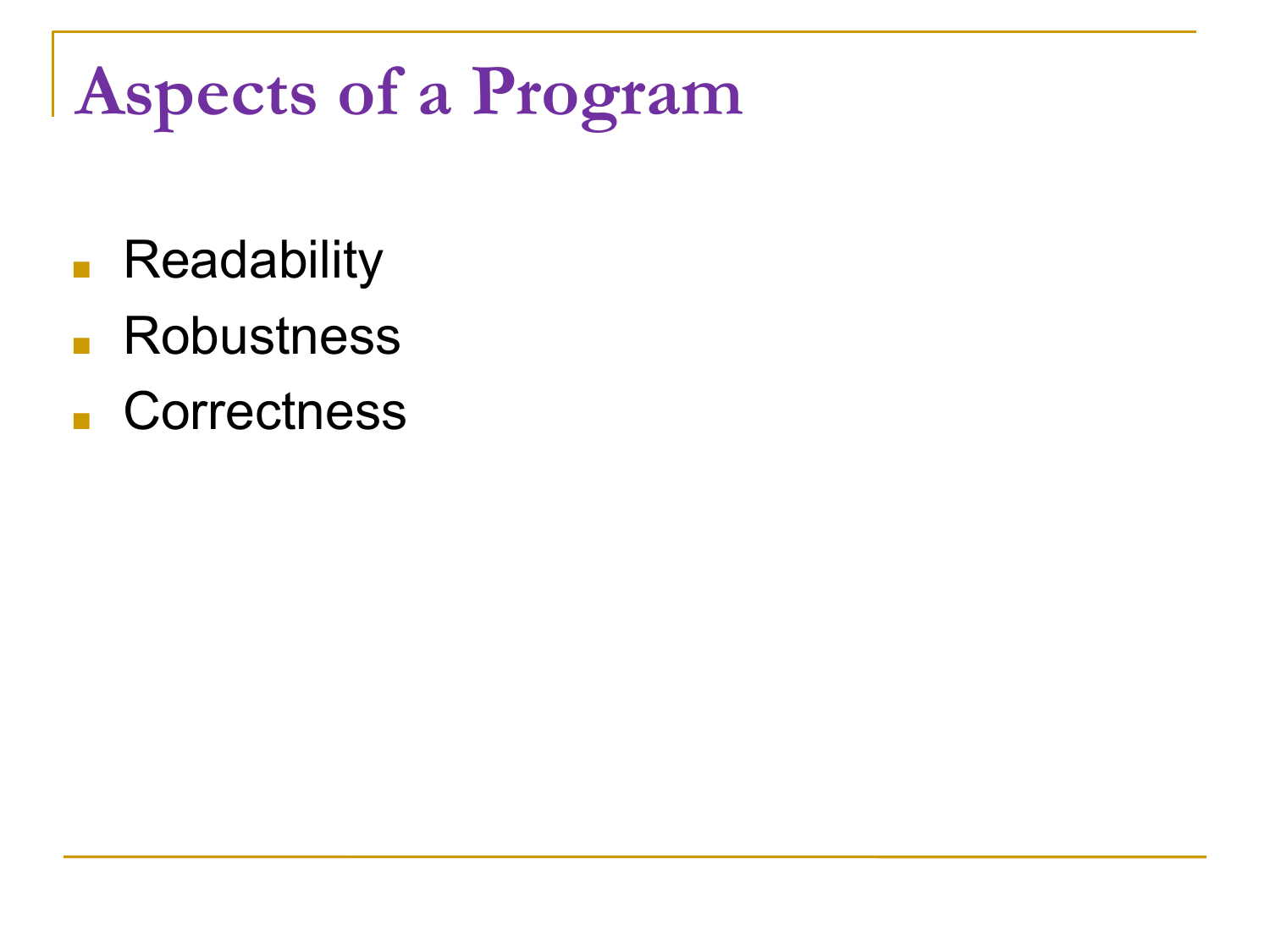## **Aspects of a Program: Readability**

- We will emphasize, over and over, that a program is an essay on problem solving intended to be read by other people, even if "other people" is you in the future!
- Write a program so that you can read it, because it is likely that sometime in the future **you will** have to read it!
- So what makes a program readable...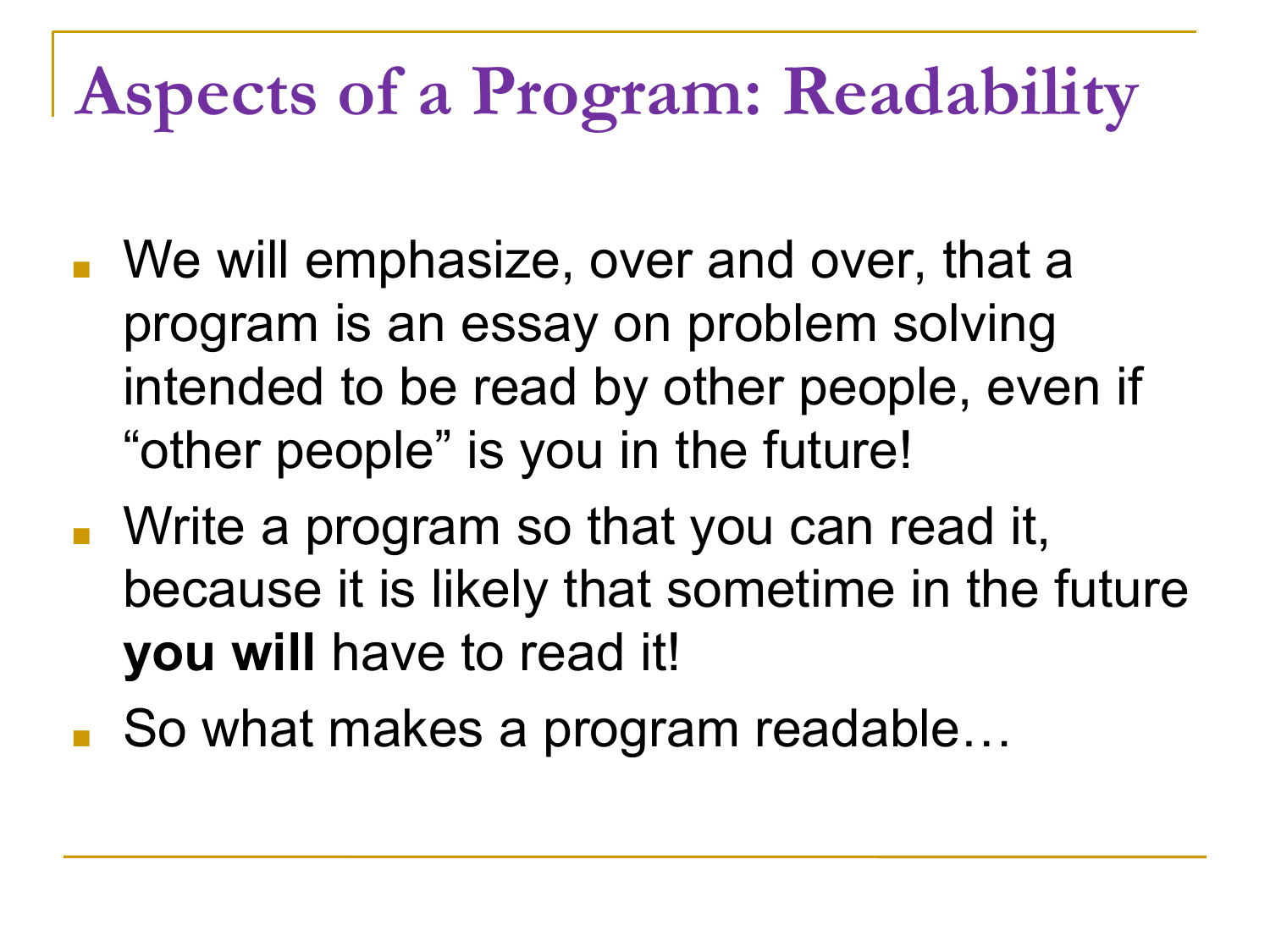# **Readability(2): Naming**

- The easiest thing to do that affects readability is good naming
	- ❑ use names for the items you create that reflect their purpose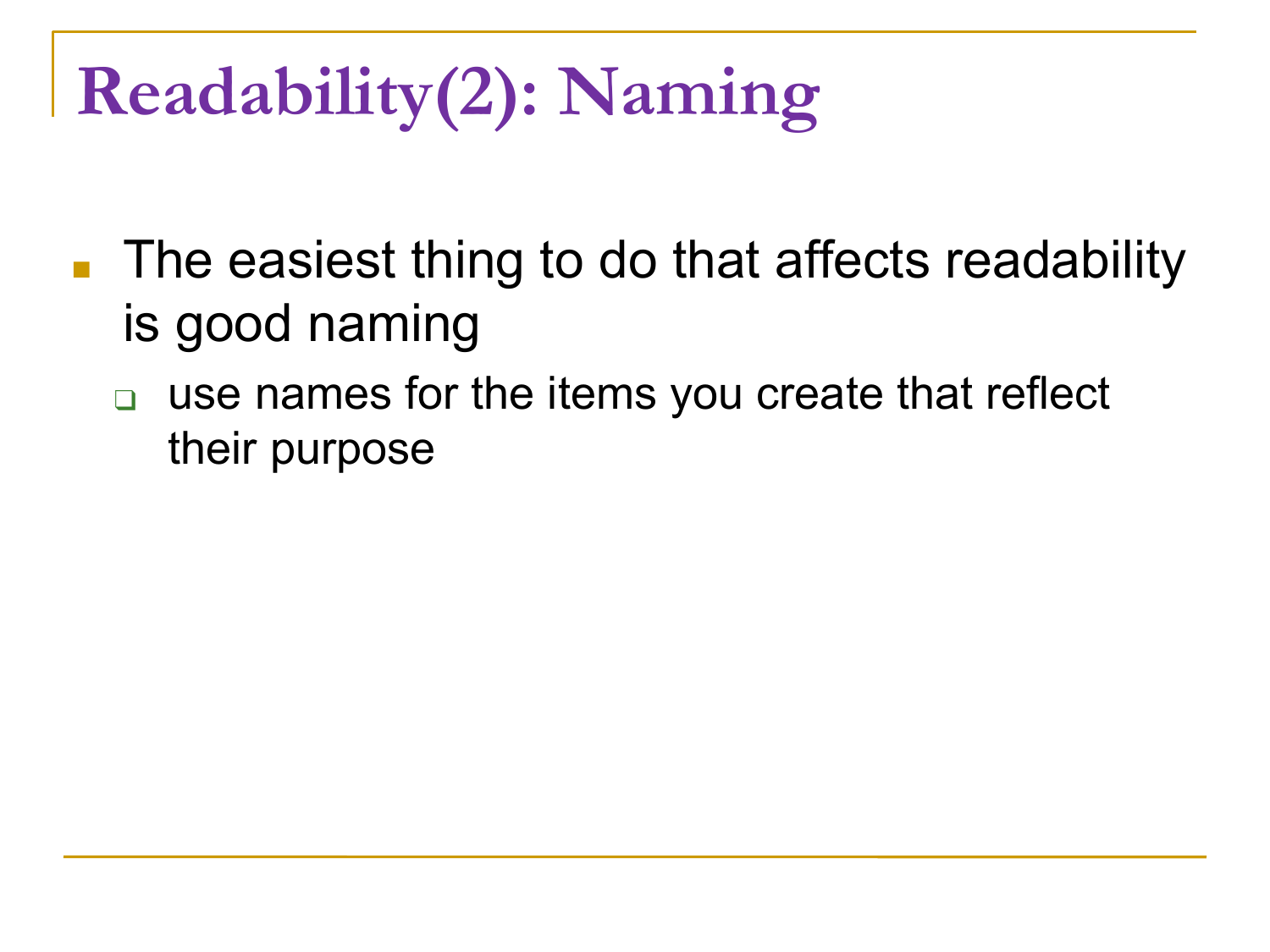#### **What Does this Do?**

 $a = int(input("give a number:"))$  $b=1$  $c = 0$ while  $b \le a$ :  $c = c + b$  $b = b + 1$ print (a,b,c) print( "Result: ", c/(b – 1))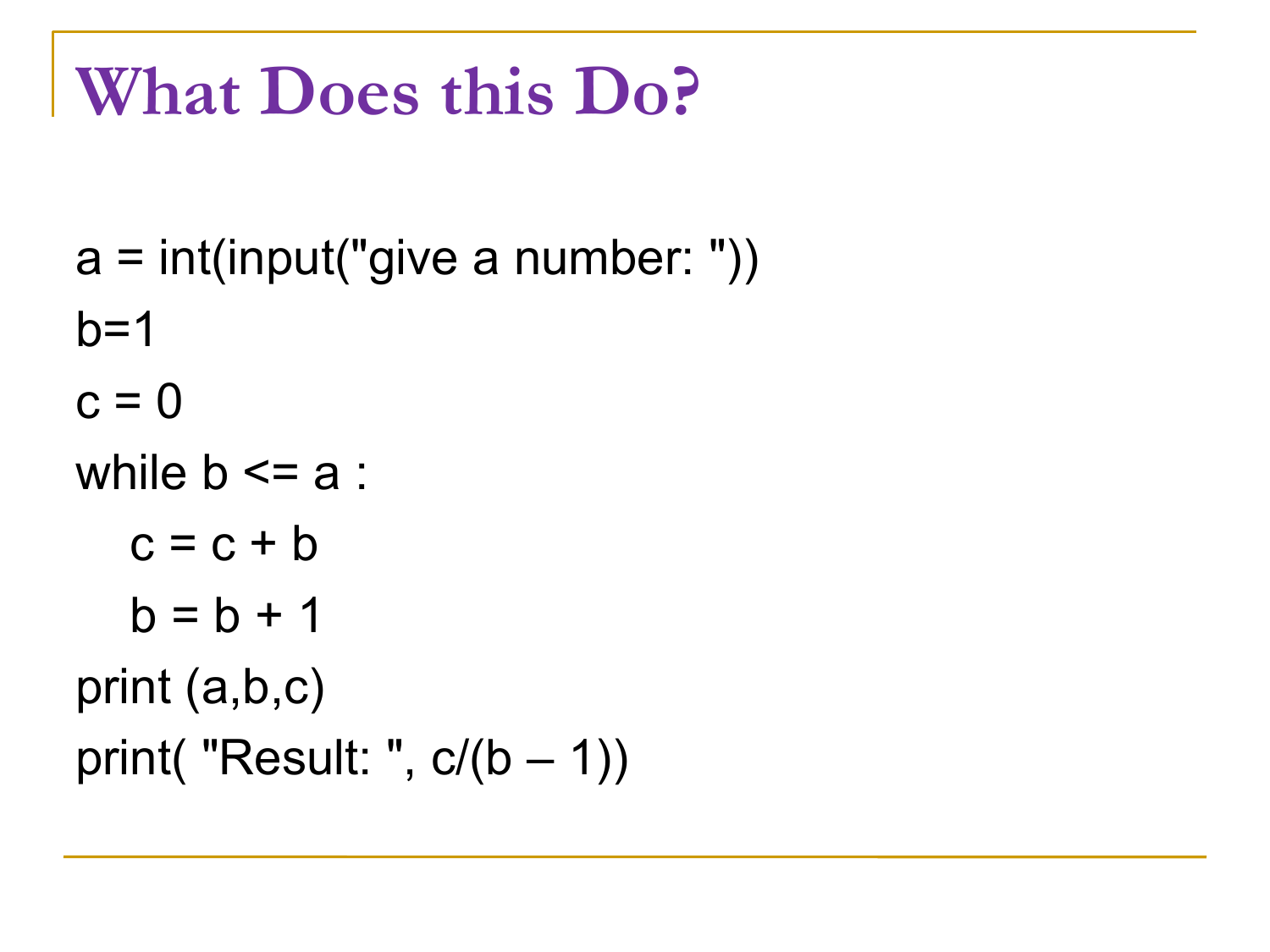#### **What Does this Do?**

```
# average of a sum of integers in a given range
limit = int(input("range is 1 to input:"))count = 1total = 0while count \leq limit:
  total = total + countcount = count + 1average = total / (count - 1)
print("Average of sum of integers from 1 to", \
   limit,"is", average)
```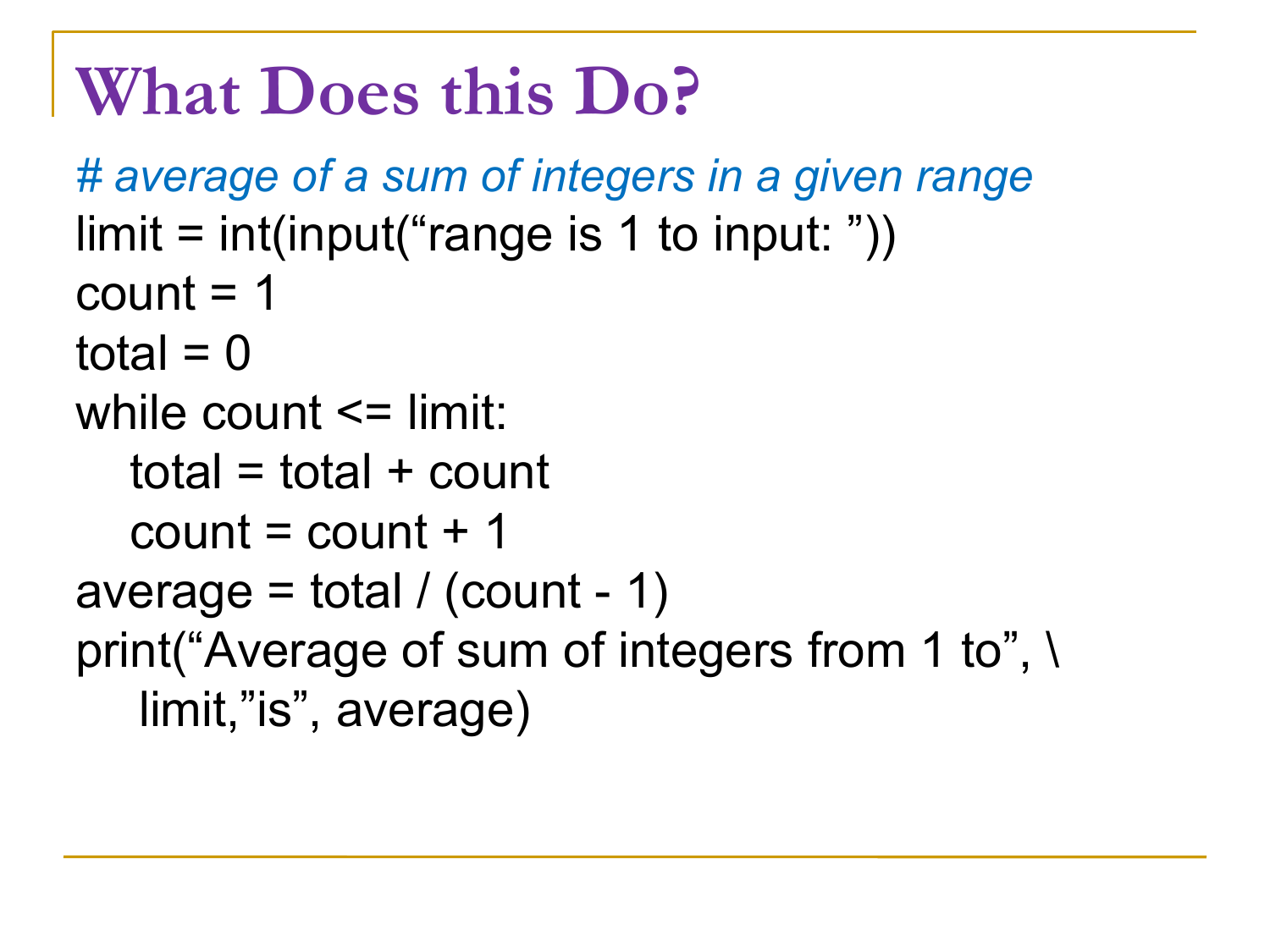#### **What Does this Do?**

- *# a simpler solution…*
- $limit = int(input("range is 1 to input:"))$ total  $= 0$
- for i in range $(1,$  limit  $+ 1)$ :

```
total = total + i
```
- average = total / (limit)
- print("Average of sum of integers from 1 to", \ limit,"is", average)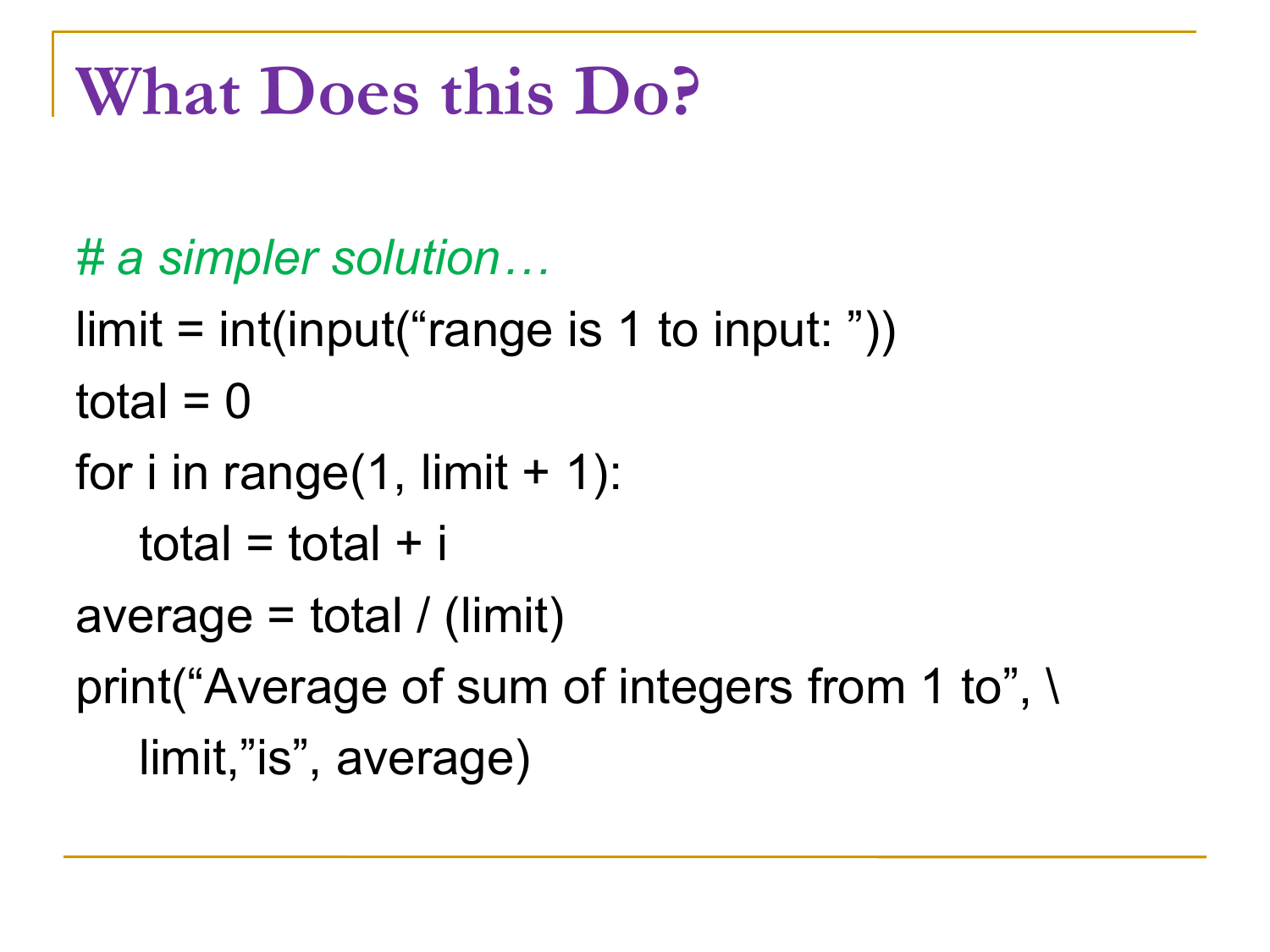# **Readability(3): Comments**

- $\blacksquare$  info at the top, the goal of the code
- purpose of variables (if not obvious by the name)
- purpose of other functions being used
- anything "tricky". If it took you time to write, it probably is hard to read and needs a comment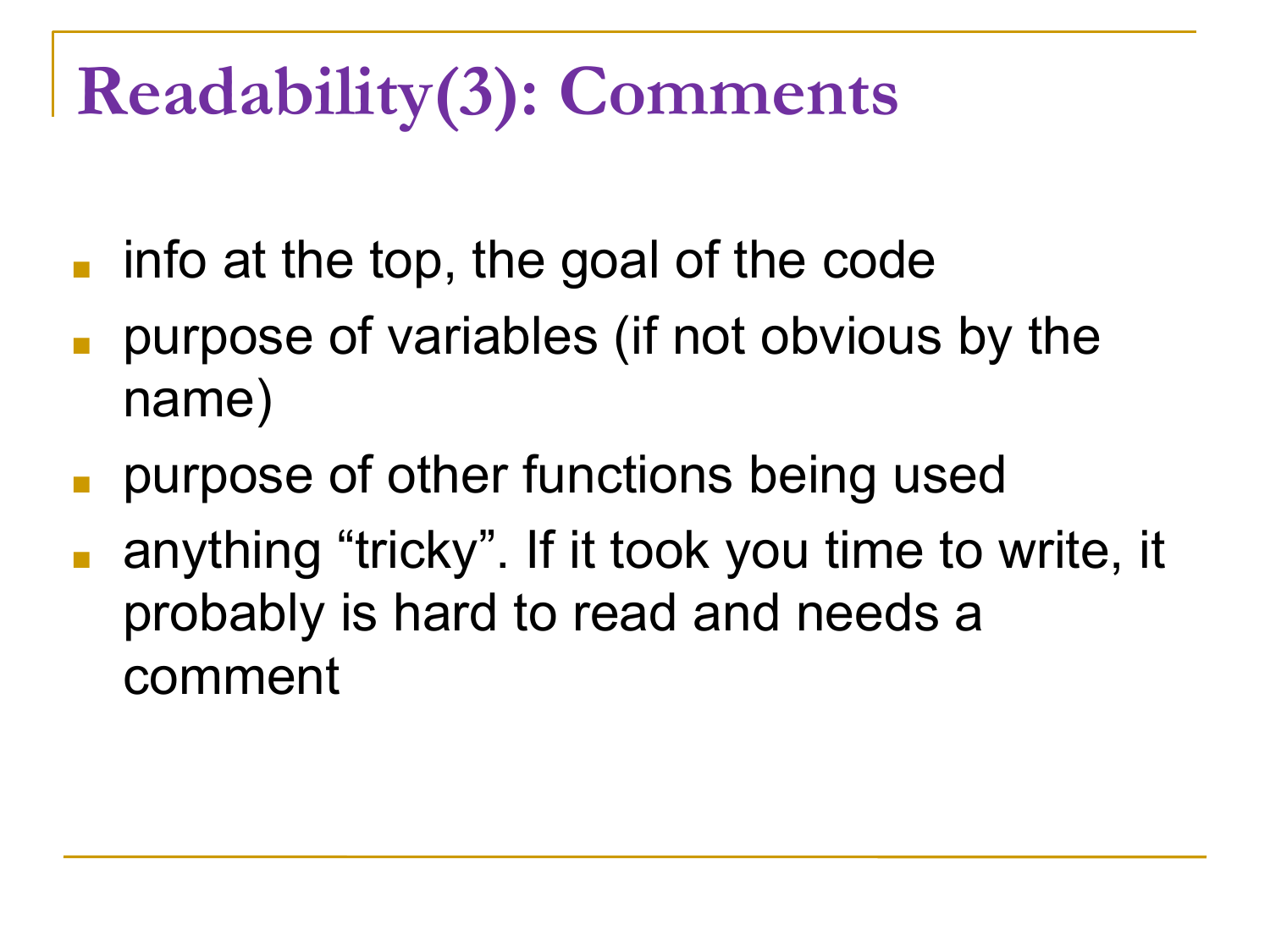# **Readability(4): Indenting**

- indenting is a visual cue to say what code is "part of" other code.
- This is not always required as it is in Python, but Python forces you to indent.
- This aids readability greatly.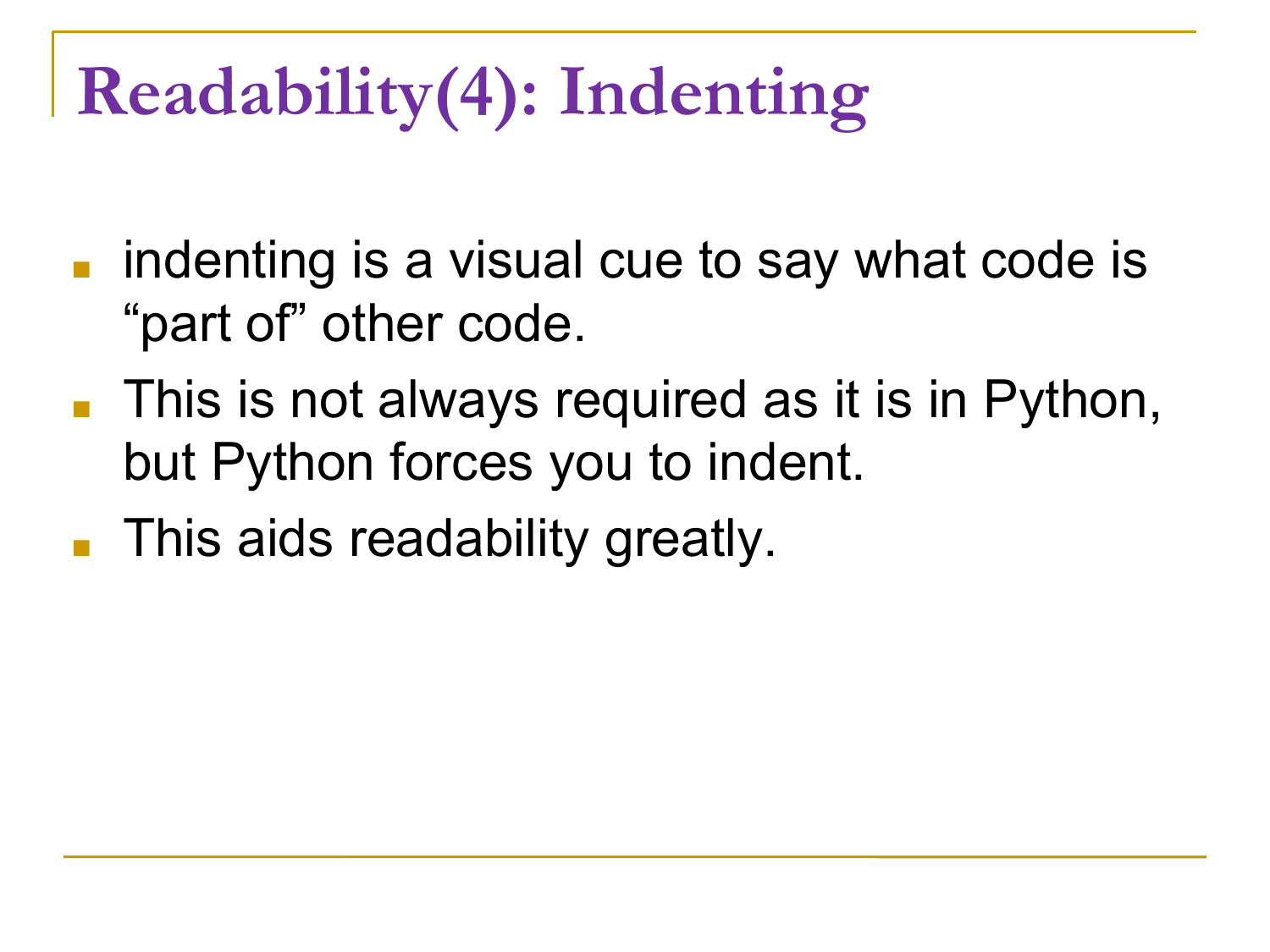# **Aspects of Programming (2)**

Robust: As much as possible, the program should account for inputs that are not what is expected.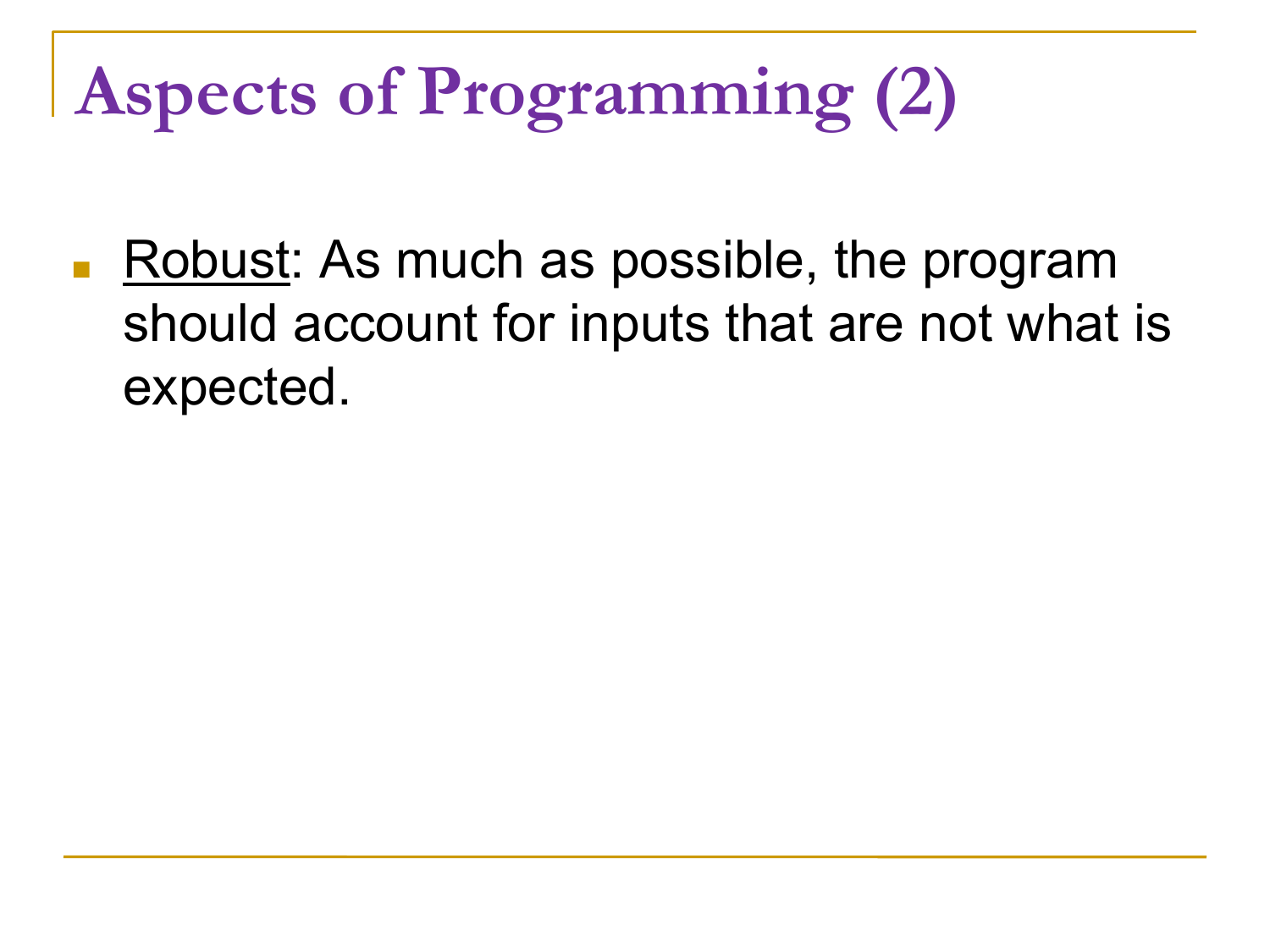# **Aspects of Programming (2)**

■ Correct: Our programs should produce correct results. Much harder to ensure than it looks!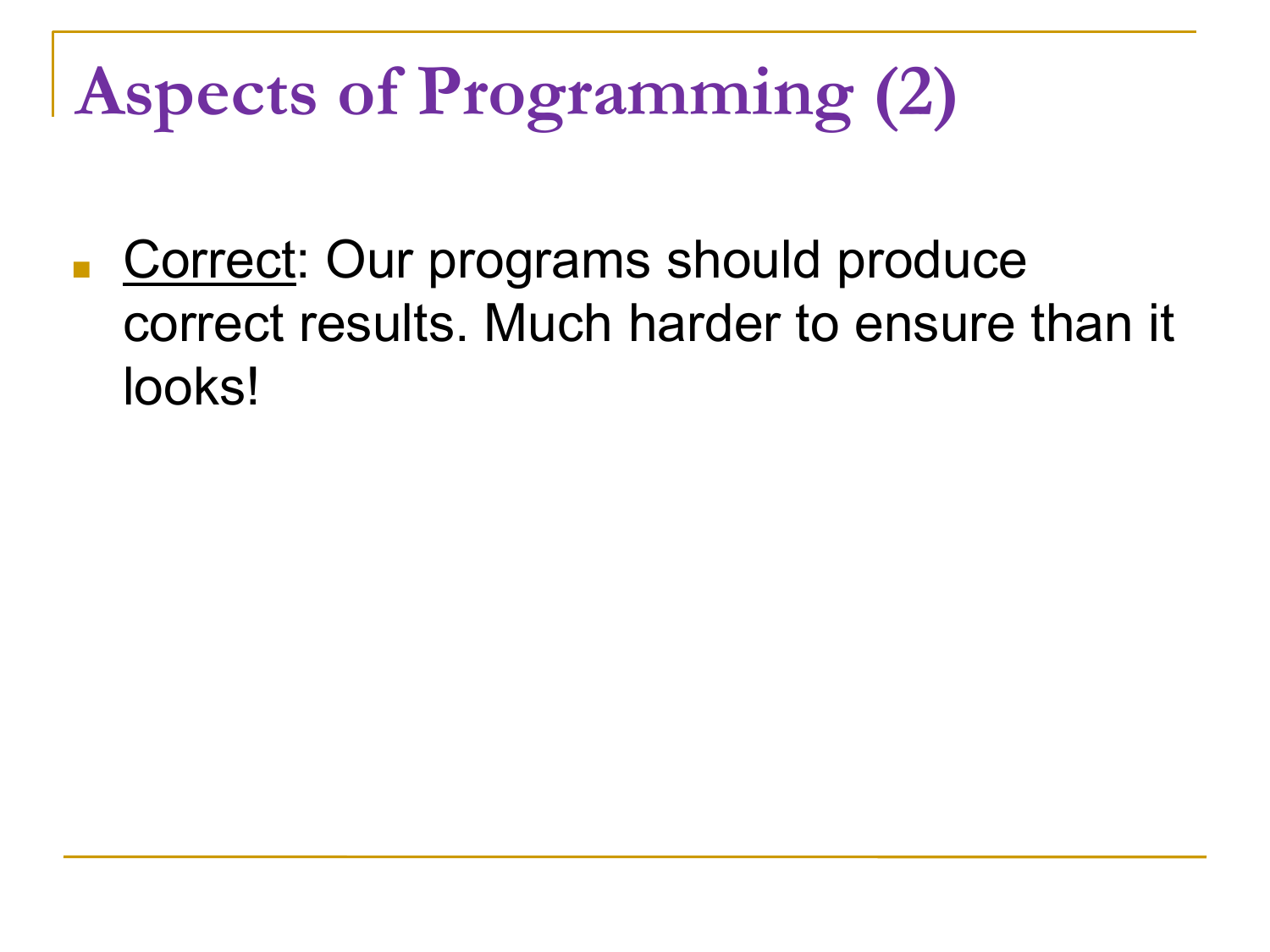## **The Problem is "Problem-Solving"**

- Remember, two parts to our goal:
	- ❑ Understand the problems to be solved
	- ❑ Encode the solution in a programming language, e.g. Python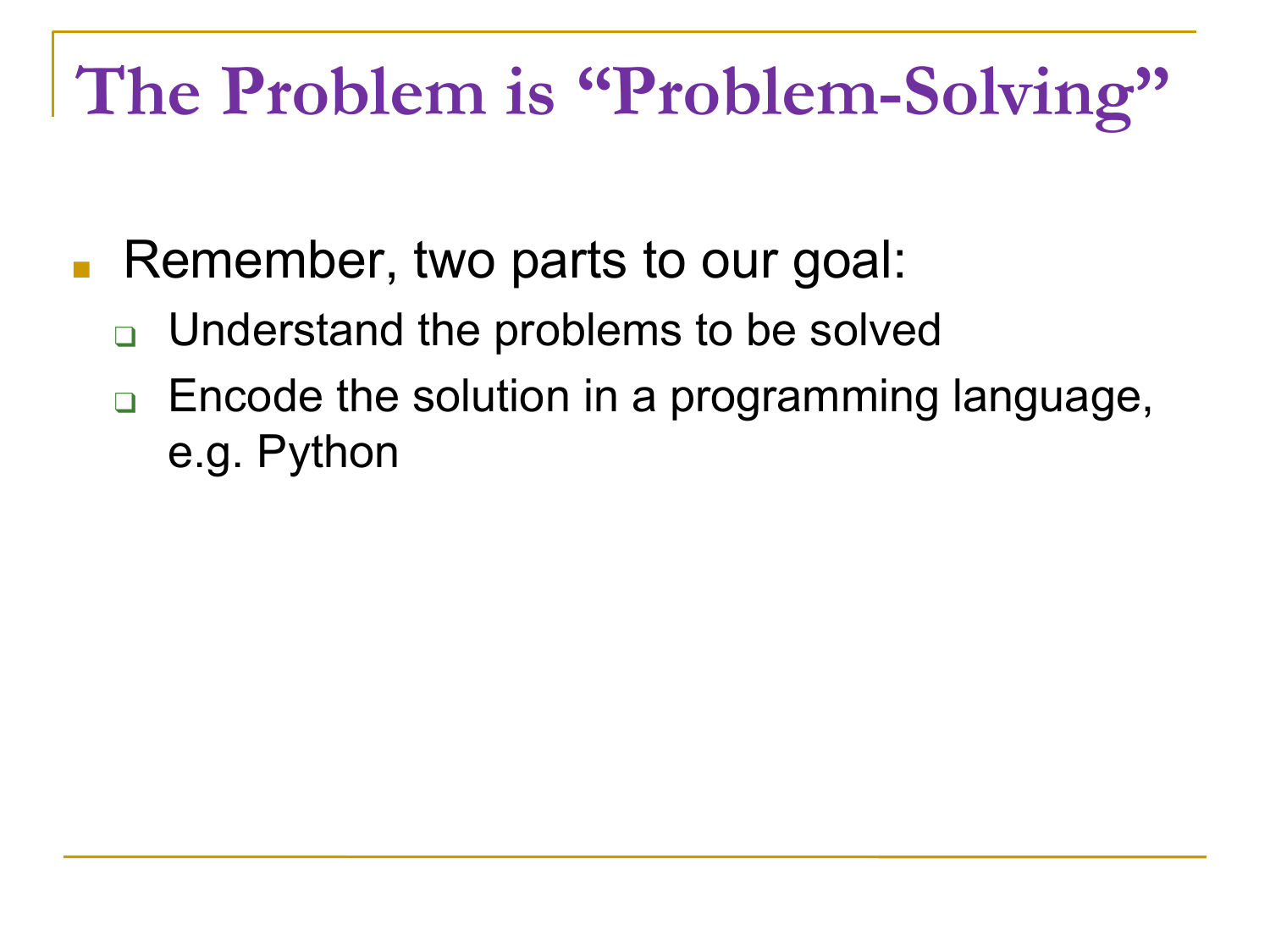#### **Mix of Both**

- The goal in this class is to do a little of both: problem solving and Python
- Very important: *try and understand how to solve the problem first before you try and code it.*
	- ❑ **Develop the algorithm first!**
	- ❑ **Then develop the program.**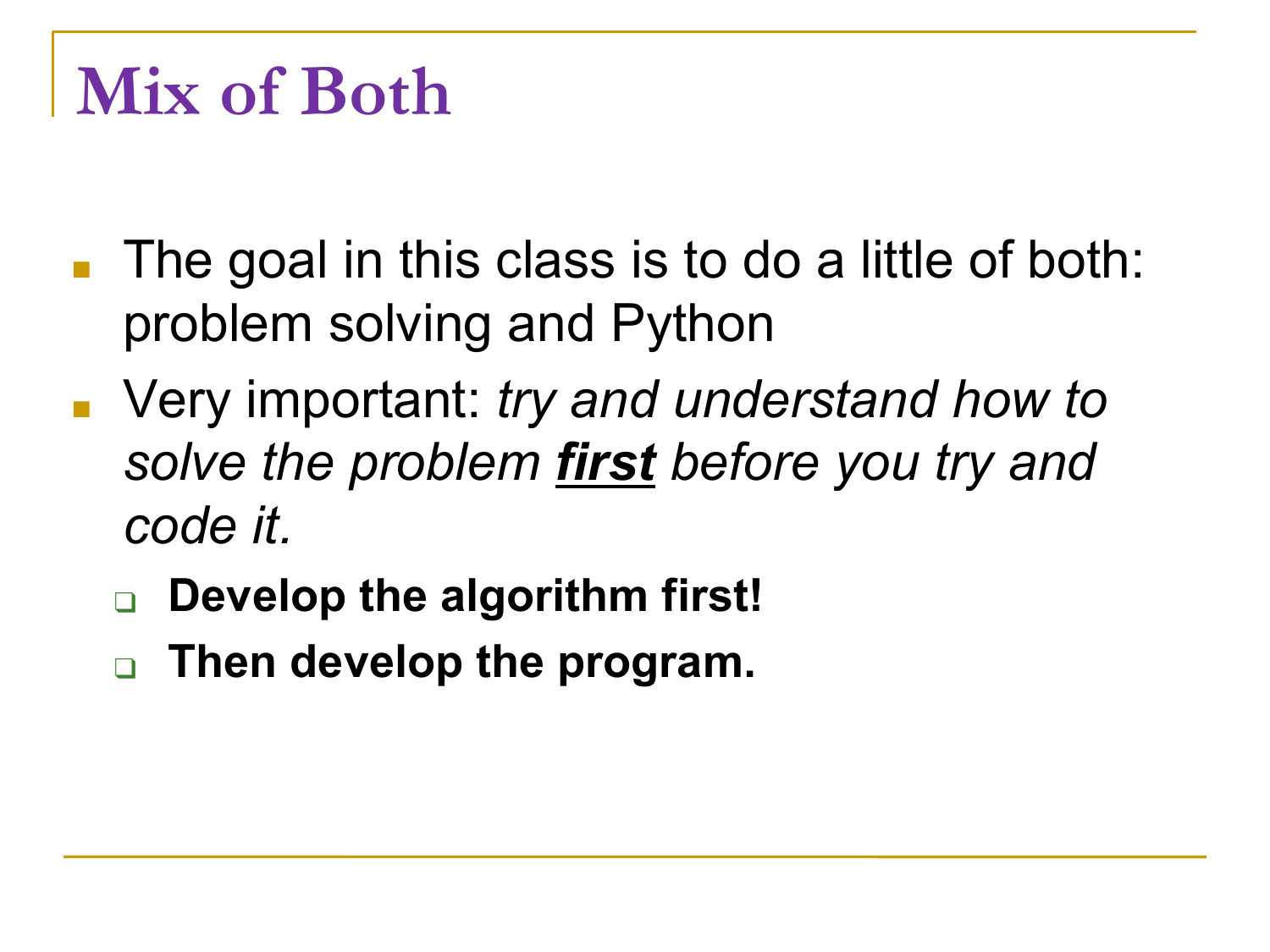### **So which is harder?**

- Writing the algorithm?
- Writing the program?

■ It's a lot like studying French poetry when you don't know much about French or poetry…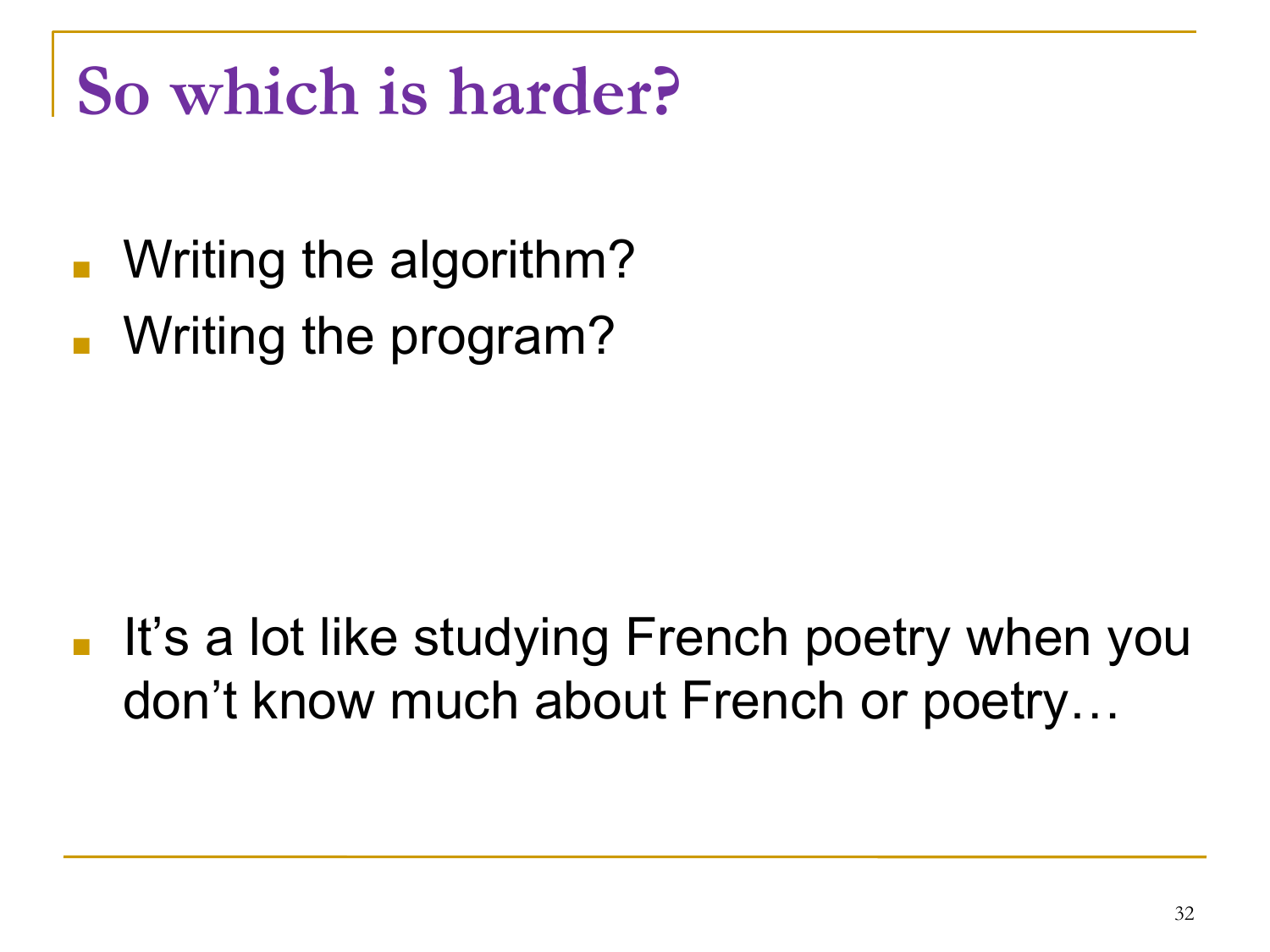# **Steps to Problem Solving**

- Engage/Commit
- Visualize/See
- Try it/Experiment
- Simplify
- Analyze/Think
- Relax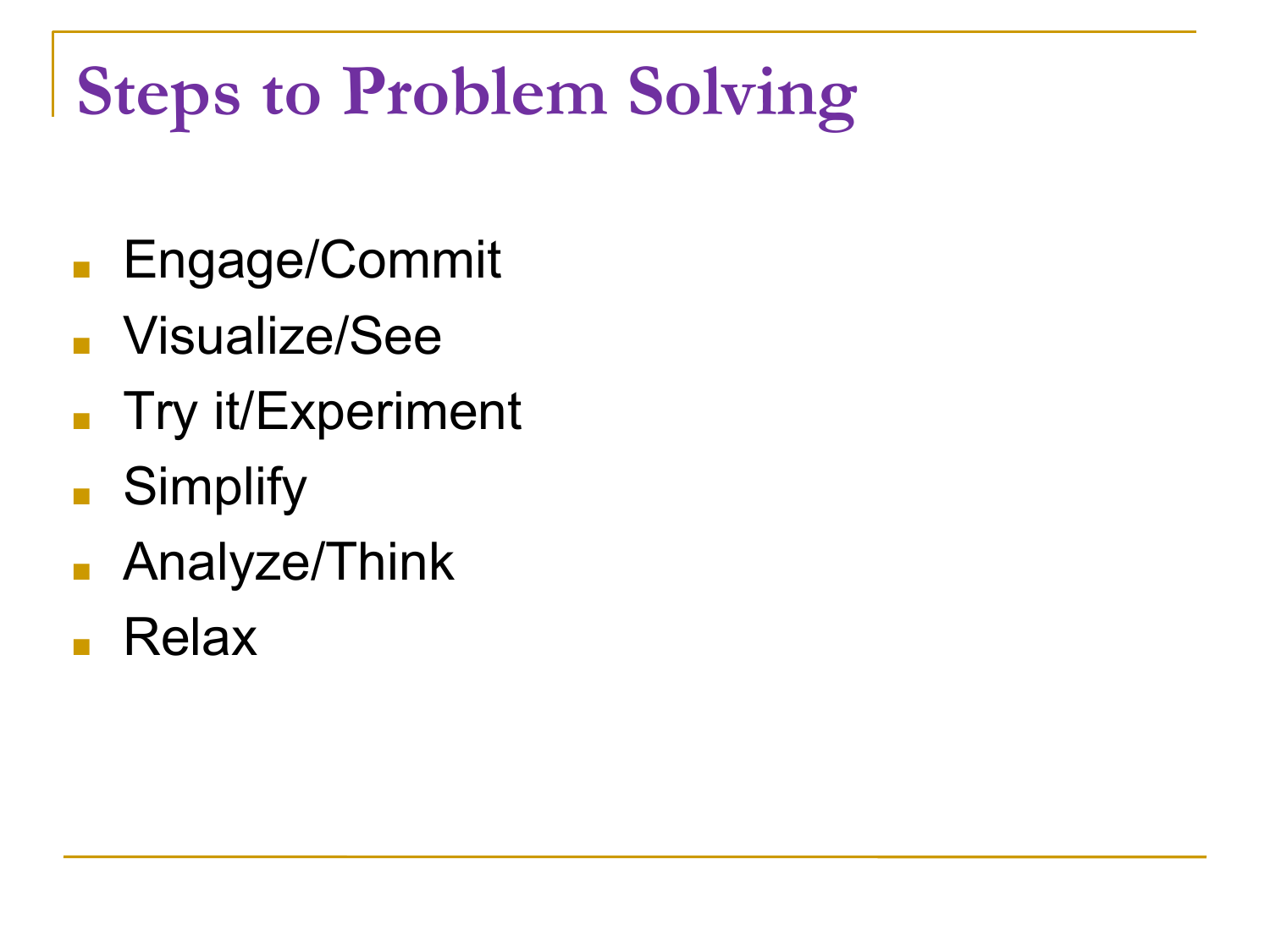

You need to commit yourself to addressing the problem.

- Don't give up easily
- Try different approaches
- Set the "mood"

Just putting in time does not mean you put in a real effort!!!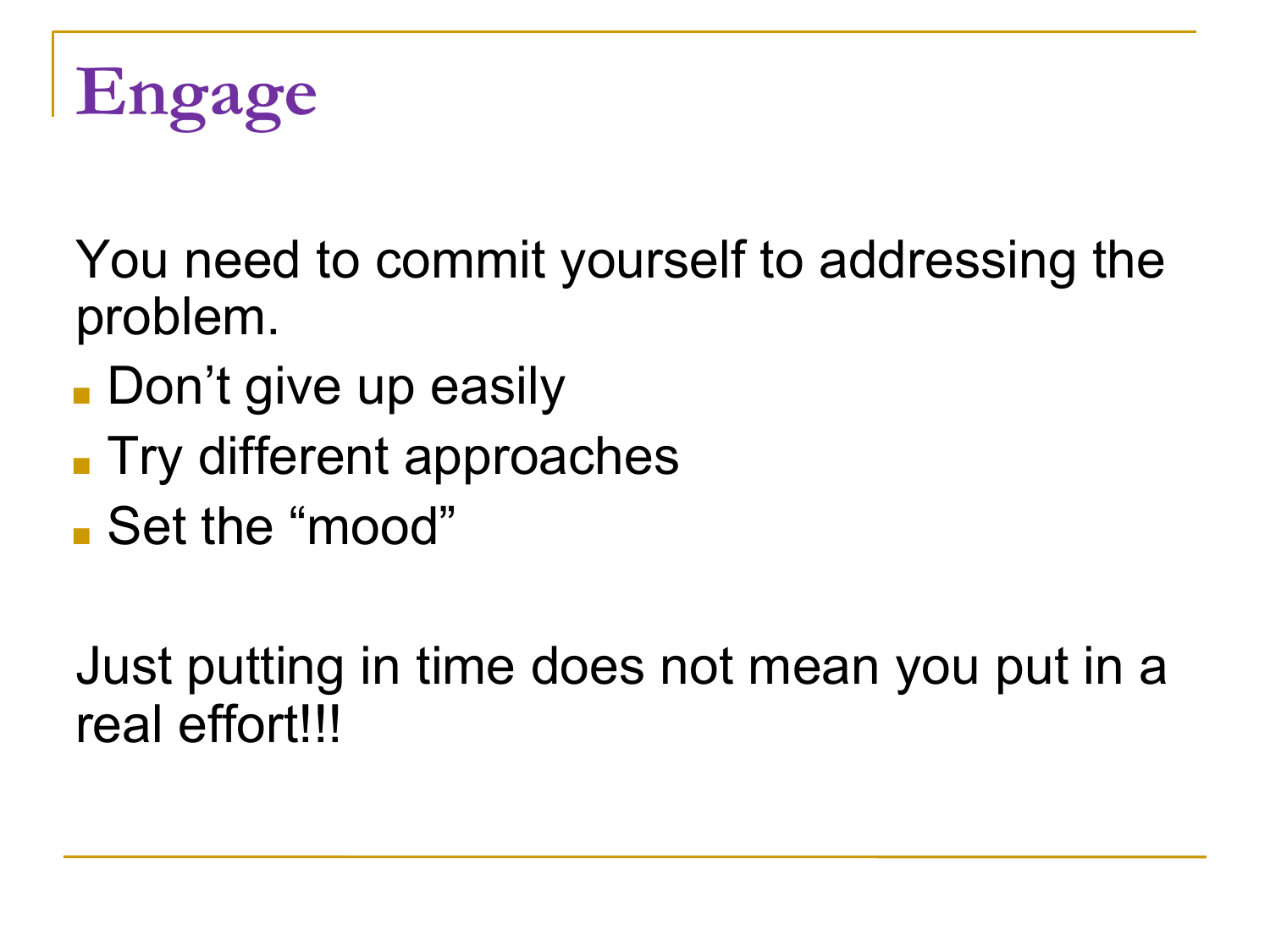#### **Visualize/See the Problem**

- Find a way that works for you, some way to make the problem tangible.
- draw pictures
- layout tables
- literally "see" the problem somehow
- Everyone has a different way, find yours!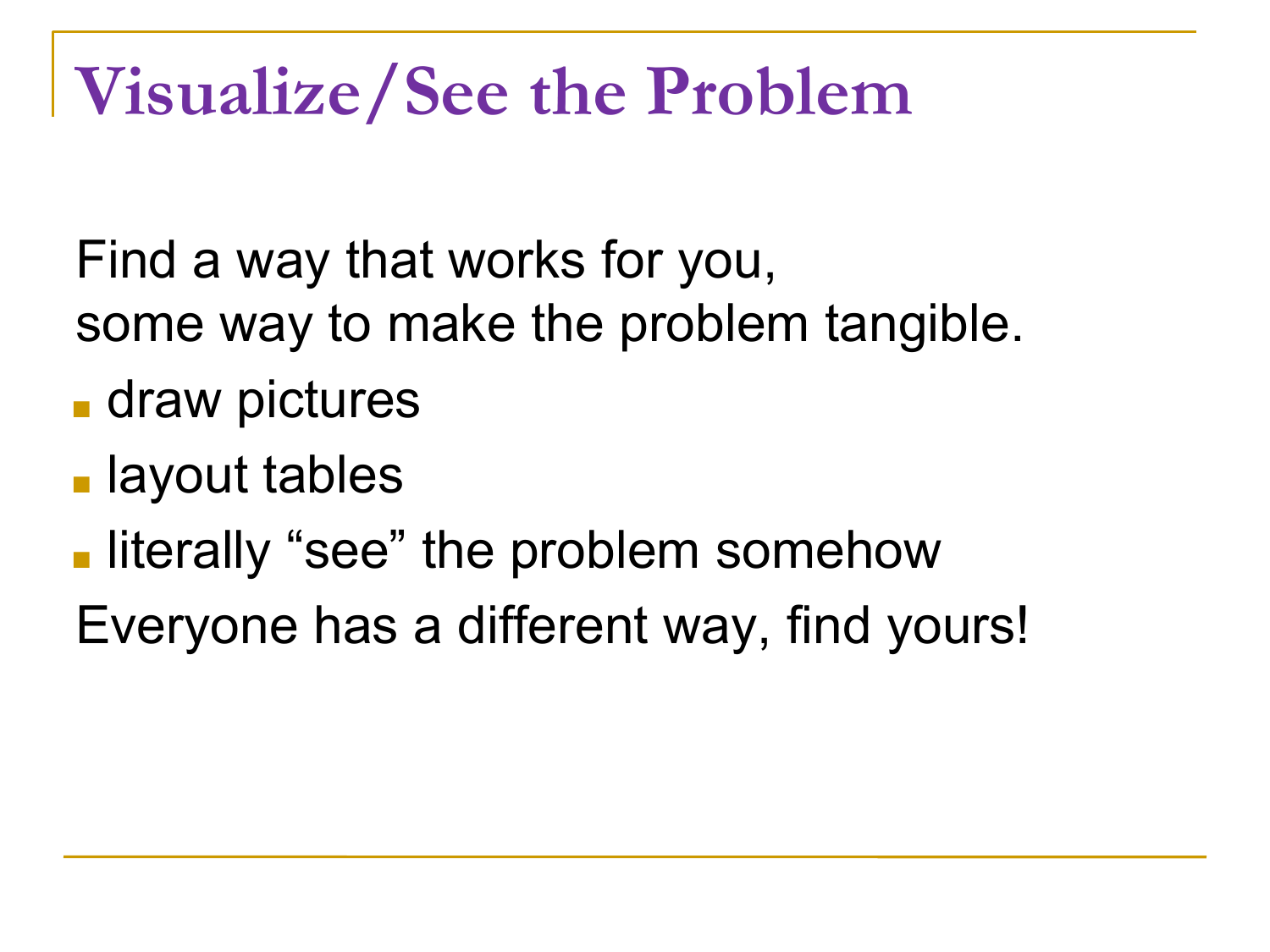# **Try It/Experiment**

Sometimes you may be afraid to just "try" some solution. Don't fear failure: experiments done by yourself are the best way to figure out problems.

Be willing to try, and fail, to solve a problem. Get started, don't wait for enlightenment!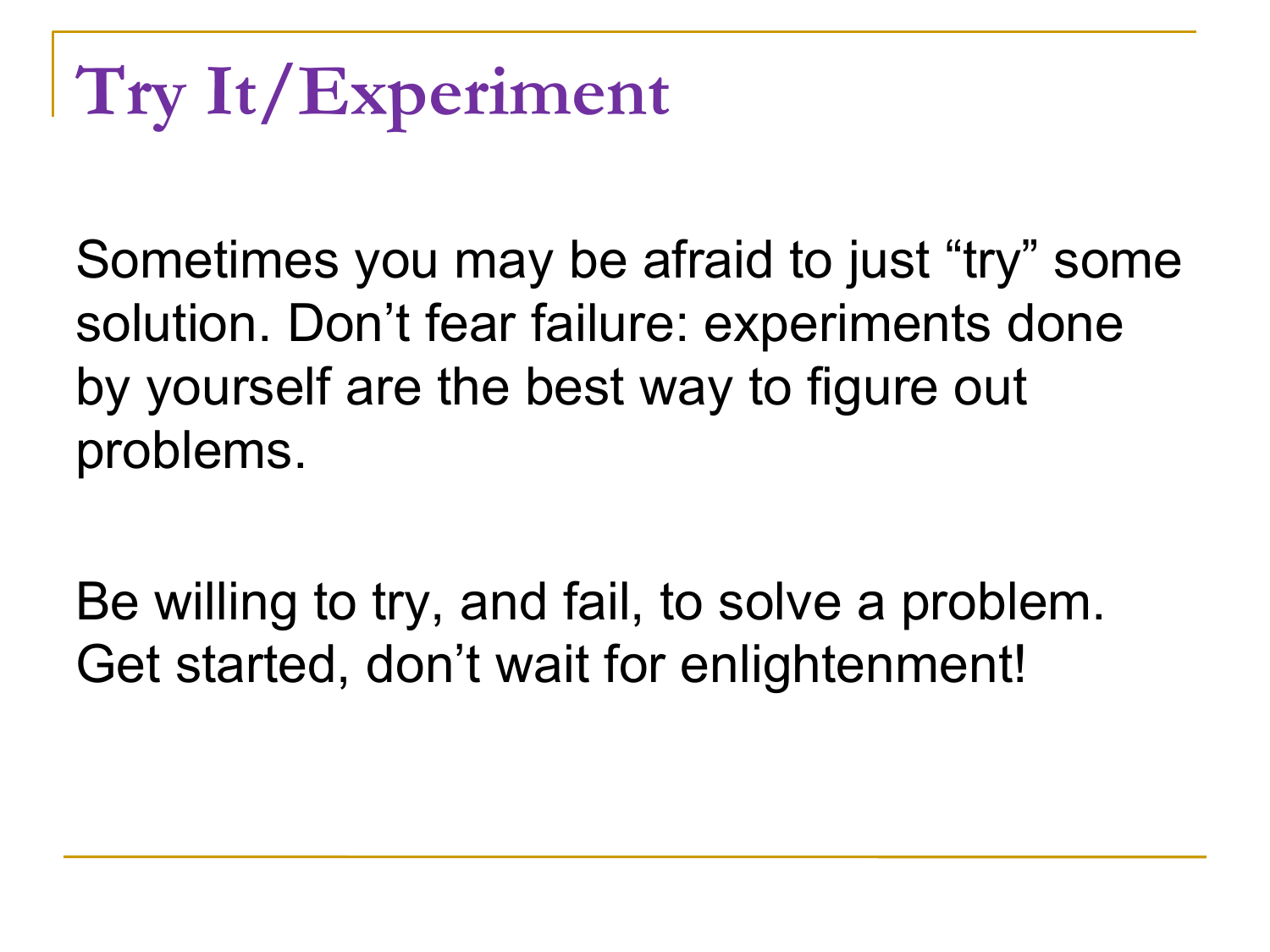

Simplifying the problem so you can get a handle on it is one of the **most powerful** problem solving tools.

Given a hard problem, make is simpler (smaller, clearer, easier), figure that out, then ramp up to the harder problem.

*If you can't solve a problem, then there is an easier problem you can solve: find it. --George Polya (1945)*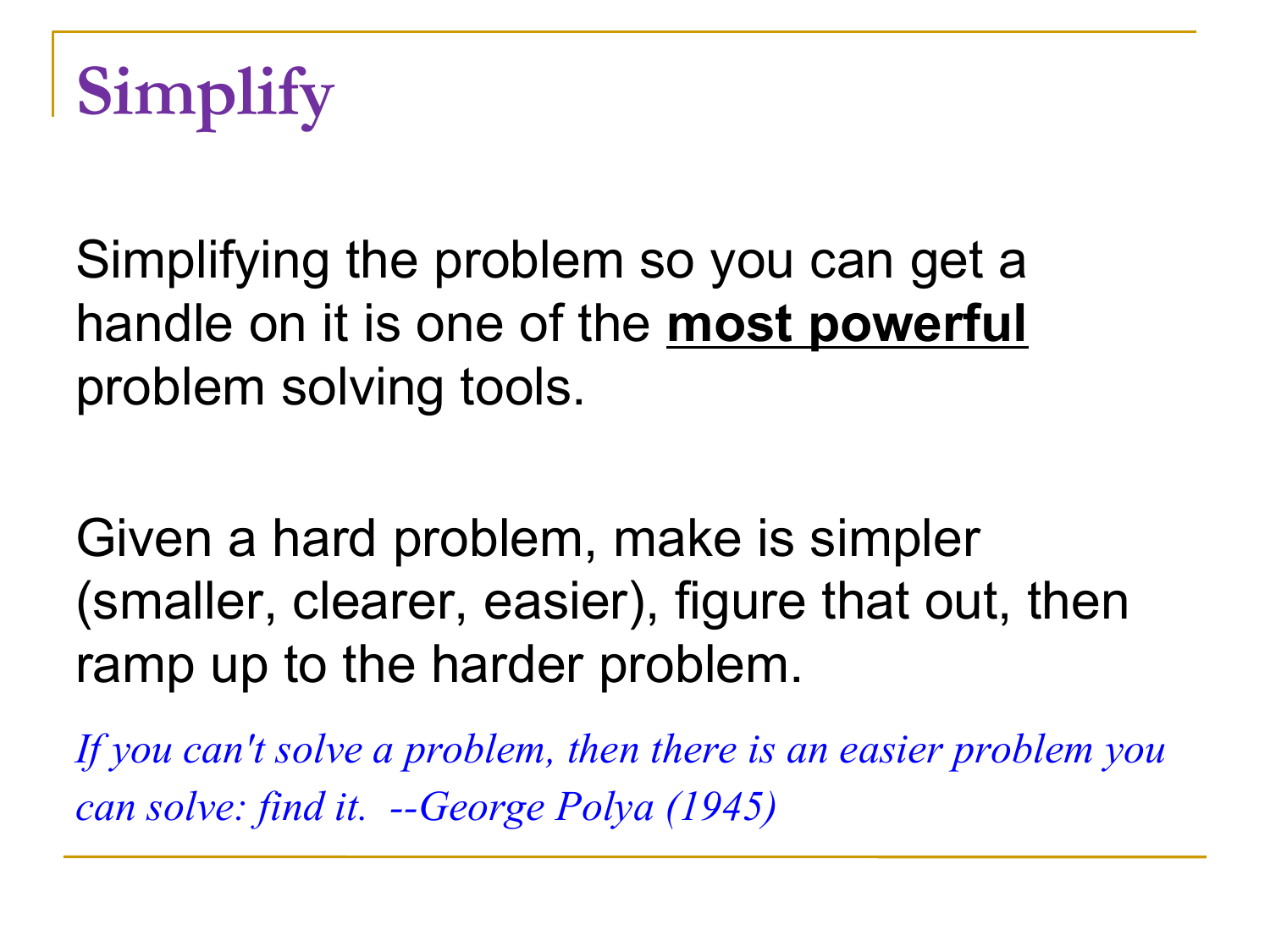### **Think it Over/Analyze**

If your solution isn't working:

■ stop

- evaluate how you are doing
- analyze and keep going, or start over.